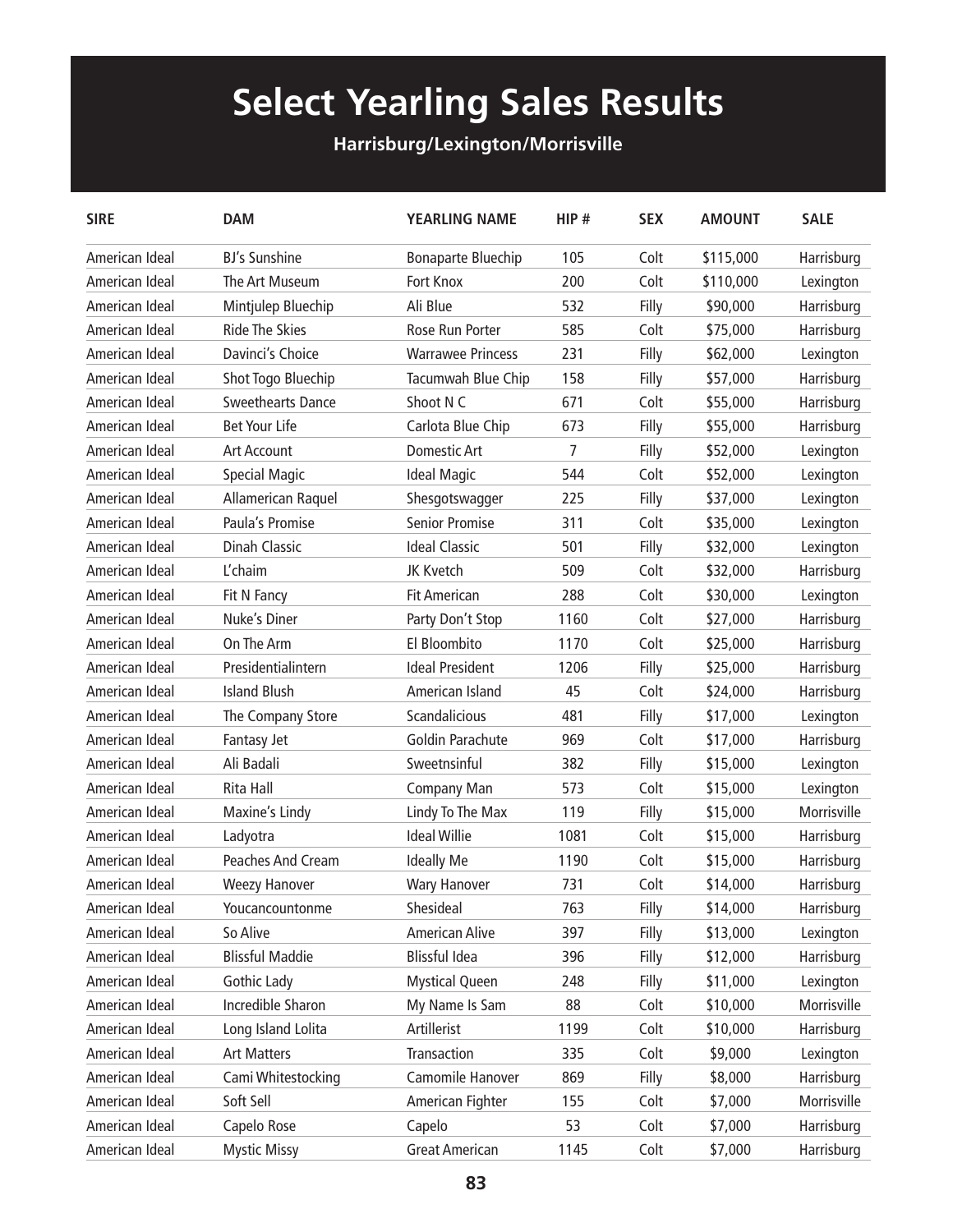| <b>SIRE</b>    | <b>DAM</b>               | <b>YEARLING NAME</b>    | HIP# | <b>SEX</b>             | <b>AMOUNT</b>    | <b>SALE</b> |
|----------------|--------------------------|-------------------------|------|------------------------|------------------|-------------|
| American Ideal | L Dees Madameshark       | <b>Classic American</b> | 107  | Colt                   | \$6,500          | Morrisville |
| American Ideal | R Reva Raye              | Raye With An E          | 762  | Filly                  | \$6,500          | Harrisburg  |
| American Ideal | Lizbet Kash              | Apple Pie Liz           | 1100 | Filly                  | \$6,000          | Harrisburg  |
| American Ideal | Ichiban Blue Chip        | Ivan Blue Chip          | 95   | Colt                   | \$5,500          | Morrisville |
| American Ideal | <b>Bettor Takes All</b>  | <b>Ideal Cash</b>       | 841  | Colt                   | \$5,500          | Harrisburg  |
| American Ideal | <b>Touch Of Pearls</b>   | American Bull           | 4    | Colt                   | \$5,000          | Morrisville |
| American Ideal | Artrisma                 | AM Cash                 | 26   | Filly                  | \$4,200          | Morrisville |
| American Ideal | <b>Nuclear Finale</b>    | Nuclear Finish          | 131  | Colt                   | \$3,700          | Morrisville |
| American Ideal | Kitsch Hanover           | Where It's At           | 104  | Colt                   | \$3,200          | Morrisville |
| American Ideal | Sneak To The Beach       | American Skeeter        | 154  | Filly                  | \$3,000          | Morrisville |
| American Ideal | Sweet Otra               | Prettyprettyplease      | 674  | Filly                  | \$3,000          | Harrisburg  |
| American Ideal | Baberhood                | He's Watching           | 822  | Colt                   | \$3,000          | Harrisburg  |
| American Ideal | Darling Angel            | Apple Pie Angel         | 553  | Filly                  | \$2,500          | Harrisburg  |
| American Ideal | Donatela                 | American Plan           | 56   | Colt                   | \$1,700          | Morrisville |
| American Ideal | Squeeze Me               | Fresh Squeezed          | 654  | Filly                  | \$1,500          | Harrisburg  |
| American Ideal | Unerasable               | <b>Uviel Hanover</b>    | 714  | Filly                  | \$1,500          | Harrisburg  |
| American Ideal | Armbro Amour             | Not Tonight             | 797  | Filly                  | \$1,000          | Harrisburg  |
|                |                          |                         |      | TOTAL (55) \$1,284,300 |                  |             |
|                |                          |                         |      |                        | \$23,351 Average |             |
| Art Major      | <b>Extreme Dream</b>     | <b>Signing Day</b>      | 93   | Colt                   | \$120,000        | Lexington   |
| Art Major      | Time N Again             | Patton                  | 101  | Colt                   | \$105,000        | Lexington   |
| Art Major      | Society's Child          | Sweetbriar Hanover      | 66   | Filly                  | \$102,000        | Lexington   |
| Art Major      | Armbro Bombay            | She's Da Bomb           | 69   | Filly                  | \$100,000        | Lexington   |
| Art Major      | <b>Heather's Western</b> | Here To There           | 173  | Filly                  | \$100,000        | Harrisburg  |
| Art Major      | Monkeys Can Sing         | Gorilladelphia          | 39   | Filly                  | \$90,000         | Lexington   |
| Art Major      | <b>Rarified Air</b>      | Into Thin Air           | 175  | Filly                  | \$85,000         | Lexington   |
| Art Major      | <b>Grand Lady</b>        | <b>Urban Design</b>     | 167  | Colt                   | \$85,000         | Harrisburg  |
| Art Major      | Miss Rose                | Keystone Ryder          | 535  | Colt                   | \$75,000         | Harrisburg  |
| Art Major      | Monte Carlo Madam        | Montagne Hanover        | 228  | Colt                   | \$70,000         | Harrisburg  |
| Art Major      | Zintillating             | City Of Zin             | 225  | Filly                  | \$67,000         | Harrisburg  |
| Art Major      | Cat Thief                | Clara                   | 416  | Filly                  | \$62,000         | Harrisburg  |
| Art Major      | Newsletter               | <b>Burlington Babe</b>  | 391  | Filly                  | \$60,000         | Lexington   |
| Art Major      | Cantor's Daughter        | Churchill Bluechip      | 409  | Colt                   | \$55,000         | Harrisburg  |
| Art Major      | <b>Sprig Hanover</b>     | Andie Blue Chip         | 108  | Filly                  | \$52,000         | Harrisburg  |
| Art Major      | She's So Hot             | One Hot Majorette       | 120  | Filly                  | \$50,000         | Lexington   |
| Art Major      | <b>Evening Jet</b>       | <b>Stirling Cyclone</b> | 220  | Colt                   | \$50,000         | Lexington   |
| Art Major      | Jated Love               | Just Fine               | 189  | Filly                  | \$50,000         | Harrisburg  |
| Art Major      | Spirit Of The West       | Believeinthespirit      | 301  | Colt                   | \$50,000         | Harrisburg  |
| Art Major      | Two Steppin Sally        | <b>Major Dancer</b>     | 38   | Filly                  | \$47,000         | Harrisburg  |
| Art Major      | <b>Bikini Bottom</b>     | Mr Mustache             | 103  | Colt                   | \$45,000         | Harrisburg  |
| Art Major      | Ask Alice                | Ari Allstar             | 380  | Colt                   | \$45,000         | Harrisburg  |
| Art Major      | Fool For You             | <b>Major Tail</b>       | 143  | Filly                  | \$42,000         | Lexington   |
| Art Major      | Yankee Luck              | <b>Wondering Heart</b>  | 131  | Filly                  | \$41,000         | Lexington   |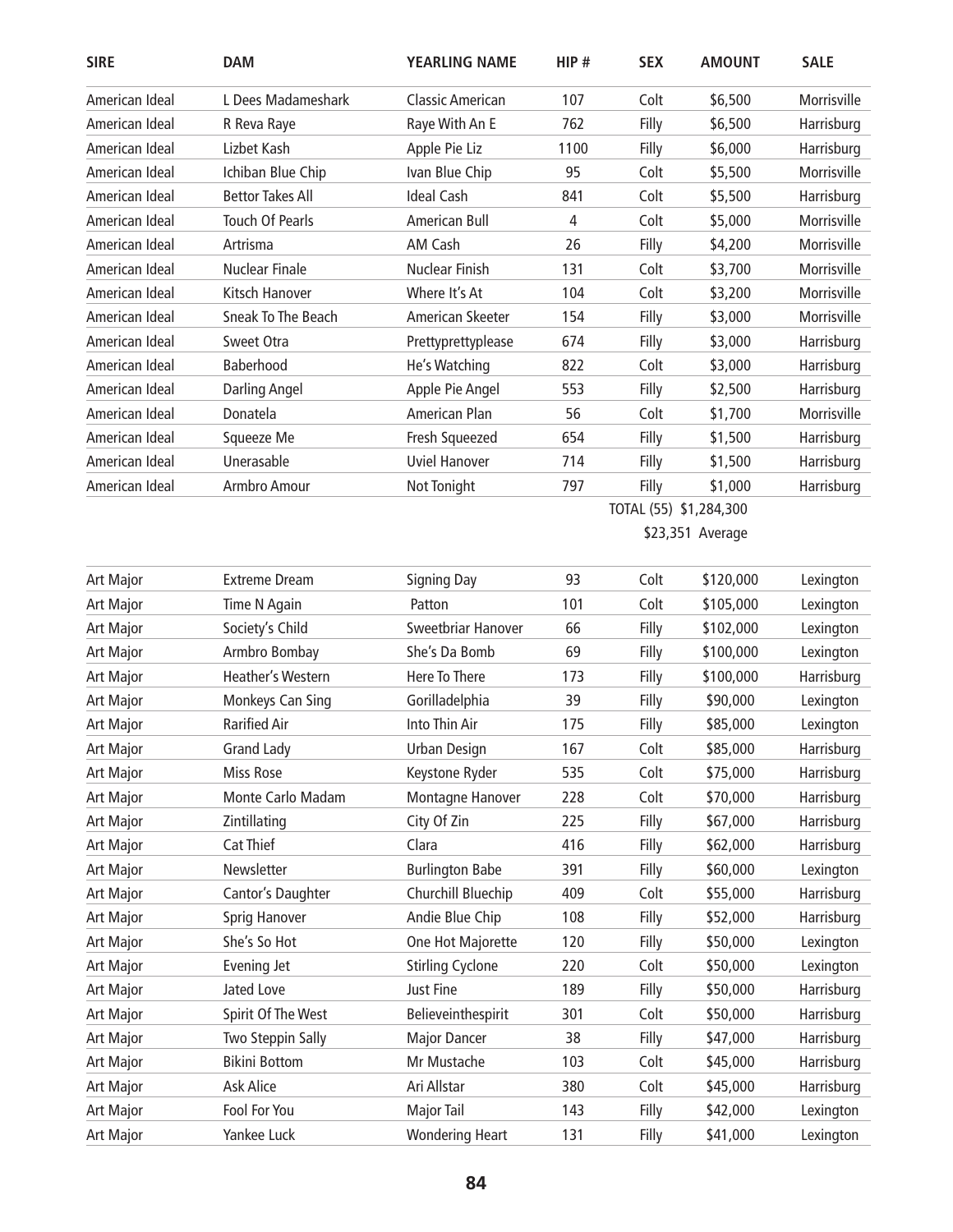| <b>SIRE</b>      | <b>DAM</b>                | <b>YEARLING NAME</b>      | HIP# | <b>SEX</b> | <b>AMOUNT</b> | <b>SALE</b> |
|------------------|---------------------------|---------------------------|------|------------|---------------|-------------|
| Art Major        | Monique's Legacy          | Monique's Image           | 111  | Filly      | \$40,000      | Lexington   |
| Art Major        | <b>Town Sweetheart</b>    | One Last Roadie           | 235  | Colt       | \$40,000      | Lexington   |
| Art Major        | Allamerican Laugh         | Seven Words               | 75   | Colt       | \$40,000      | Harrisburg  |
| Art Major        | Salty Dog Bluechip        | Salty Dog Blues           | 230  | Filly      | \$38,000      | Lexington   |
| Art Major        | <b>Dominatricks</b>       | Dry Martini               | 164  | Colt       | \$37,000      | Lexington   |
| Art Major        | Schoolofcardknocks        | Psychotic                 | 304  | Filly      | \$37,000      | Lexington   |
| Art Major        | Swifty's Best             | Southwind Scorpion        | 377  | Colt       | \$37,000      | Lexington   |
| Art Major        | For My Mom                | Provenance                | 156  | Colt       | \$37,000      | Harrisburg  |
| Art Major        | Onherwaykillean           | Twin B Journey            | 243  | Colt       | \$35,000      | Harrisburg  |
| Art Major        | <b>Regal Wish</b>         | Nandi Blue Chip           | 328  | Filly      | \$35,000      | Harrisburg  |
| Art Major        | Ascending                 | <b>Bismark Blue Chip</b>  | 93   | Colt       | \$30,000      | Morrisville |
| <b>Art Major</b> | All Night Long            | A La Notte Hanover        | 81   | Filly      | \$30,000      | Harrisburg  |
| Art Major        | <b>Tutu Hanover</b>       | <b>Tiara Hanover</b>      | 322  | Filly      | \$30,000      | Harrisburg  |
| <b>Art Major</b> | Stonebridge Luau          | <b>Neat</b>               | 777  | Colt       | \$30,000      | Harrisburg  |
| Art Major        | Houndbeach                | Henry Blue Chip           | 85   | Colt       | \$27,000      | Morrisville |
| <b>Art Major</b> | <b>Beach Bound</b>        | Twin B Speedo             | 390  | Colt       | \$27,000      | Harrisburg  |
| Art Major        | <b>Beach Dancer</b>       | <b>Benazire Blue Chip</b> | 14   | Filly      | \$25,000      | Harrisburg  |
| Art Major        | Lofty Yankee              | Regina Blue Chip          | 1101 | Filly      | \$25,000      | Harrisburg  |
| Art Major        | Ready To Win              | <b>Takterrific</b>        | 1    | Filly      | \$23,000      | Harrisburg  |
| Art Major        | <b>Nells Bells</b>        | Lama Blue Chip            | 1151 | Colt       | \$23,000      | Harrisburg  |
| Art Major        | <b>Brissonte hanover</b>  | <b>Blush Hanover</b>      | 400  | Filly      | \$22,000      | Harrisburg  |
| Art Major        | Modern Hanover            | <b>Moliere Hanover</b>    | 537  | Colt       | \$22,000      | Harrisburg  |
| Art Major        | Roses For Molly           | Southwind Rhapsody        | 590  | Filly      | \$20,000      | Harrisburg  |
| <b>Art Major</b> | JK Good Vibrations        | Golda Blue Chip           | 1047 | Filly      | \$20,000      | Harrisburg  |
| <b>Art Major</b> | Yieldtotheprincess        | Beat Of NY                | 592  | Colt       | \$16,000      | Harrisburg  |
| Art Major        | Armbro Bijou              | Vitameatavegamin          | 440  | Filly      | \$15,000      | Lexington   |
| <b>Art Major</b> | Penguin                   | Penrod                    | 665  | Colt       | \$15,000      | Lexington   |
| Art Major        | <b>Thereal Deal</b>       | Really Rita               | 688  | Filly      | \$15,000      | Harrisburg  |
| <b>Art Major</b> | Toomuchfunwithu           | Winemen Dine Me           | 680  | Filly      | \$14,000      | Lexington   |
| <b>Art Major</b> | Freezer Cash              | Cold Dude                 | 460  | Colt       | \$12,000      | Harrisburg  |
| <b>Art Major</b> | <b>Allamerican Meadow</b> | Major Deagan              | 775  | Colt       | \$12,000      | Harrisburg  |
| <b>Art Major</b> | <b>Candy Stripes</b>      | Somekindawonkafull        | 141  | Colt       | \$10,000      | Lexington   |
| <b>Art Major</b> | McBeth Lady               | Mousseux Hanover          | 184  | Filly      | \$10,000      | Lexington   |
| <b>Art Major</b> | <b>Bliss N Vinegar</b>    | <b>Buddha Blue Chip</b>   | 12   | Colt       | \$10,000      | Harrisburg  |
| <b>Art Major</b> | Lislea Phia               | Adare                     | 210  | Filly      | \$10,000      | Harrisburg  |
| <b>Art Major</b> | Jennifer G                | Dottie Major              | 498  | Filly      | \$8,000       | Harrisburg  |
| <b>Art Major</b> | Ms Amanda B               | Art's B                   | 394  | Filly      | \$7,000       | Lexington   |
| <b>Art Major</b> | Cannae Cindy              | <b>Victory Ahead</b>      | 114  | Colt       | \$7,000       | Harrisburg  |
| Art Major        | This Fool Rocks           | Who's The Fool Now        | 692  | Colt       | \$6,500       | Harrisburg  |
| <b>Art Major</b> | Canaco Bercy              | <b>Major Sally</b>        | 455  | Filly      | \$6,000       | Lexington   |
| <b>Art Major</b> | jamies Character          | Major Character           | 9    | Colt       | \$5,700       | Morrisville |
| <b>Art Major</b> | Southwind Lily            | Southwind Lionhart        | 568  | Colt       | \$5,000       | Lexington   |
| <b>Art Major</b> | Sass Newton               | Sassparilly Filly         | 274  | Filly      | \$5,000       | Harrisburg  |
| <b>Art Major</b> | <b>Bon Mot</b>            | Botswana                  | 853  | Filly      | \$4,000       | Harrisburg  |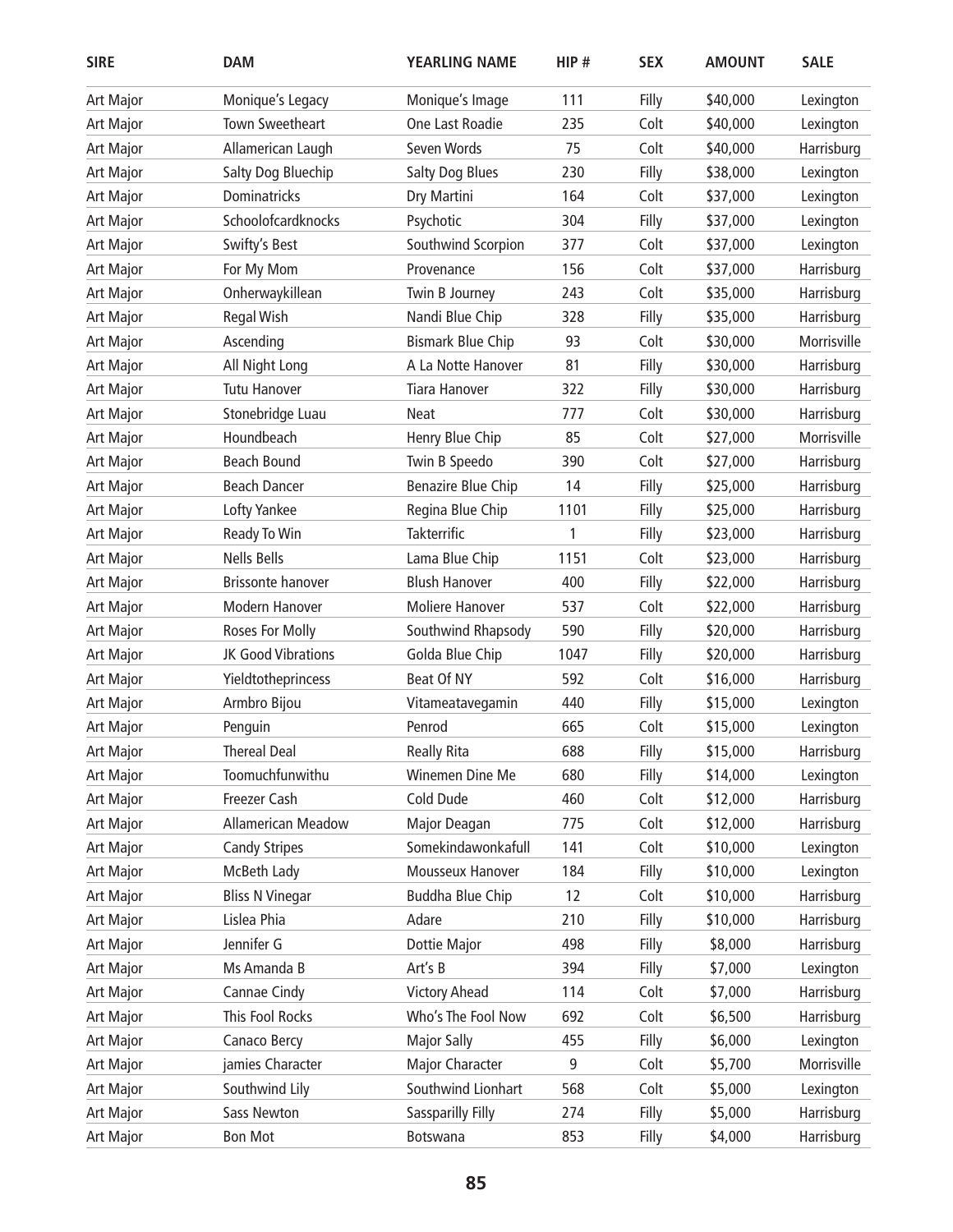| <b>SIRE</b>             | <b>DAM</b>              | <b>YEARLING NAME</b>     | HIP# | <b>SEX</b>             | <b>AMOUNT</b>        | <b>SALE</b> |
|-------------------------|-------------------------|--------------------------|------|------------------------|----------------------|-------------|
| Art Major               | Native Hanover          | Marie Blue Chip          | 1129 | Filly                  | \$3,500              | Harrisburg  |
| Art Major               | Neverending Dream       | Heads Up                 | 1153 | Filly                  | \$3,500              | Harrisburg  |
| Art Major               | Midsummer Delight       | <b>Stirling Cameo</b>    | 396  | Filly                  | \$3,000              | Lexington   |
| Art Major               | <b>River Hanover</b>    | Rain Cloud Hanover       | 266  | Filly                  | \$2,000              | Harrisburg  |
| Art Major               | O Panada                | Panitoba                 | 1171 | Colt                   | \$1,000              | Harrisburg  |
|                         |                         |                          |      | TOTAL (73) \$2,584,200 |                      |             |
|                         |                         |                          |      |                        | \$35,400 Average     |             |
| Artiscape               | Dreamland's Jo Jo       | Stay Up Late             | 946  | Colt                   | \$67,000             | Harrisburg  |
| Artiscape               | <b>Mondiane Hanover</b> | Southwind Maverick       | 1134 | Colt                   | \$40,000             | Harrisburg  |
| Artiscape               | <b>Tear Drop</b>        | Day Flight               | 682  | Colt                   | \$38,000             | Harrisburg  |
| Artiscape               | <b>Baby Michelle</b>    | <b>Big City Jewel</b>    | 823  | Colt                   | \$30,000             | Harrisburg  |
| Artiscape               | <b>Silver Dialing</b>   | <b>Silver Scape</b>      | 581  | Filly                  | \$25,000             | Harrisburg  |
| Artiscape               | <b>Yankee Affection</b> | Yankovitch Hanover       | 756  | Colt                   | \$20,000             | Harrisburg  |
| Artiscape               | <b>Western Countess</b> | <b>Finnish Appeal</b>    | 735  | Colt                   | \$18,000             | Harrisburg  |
| Artiscape               | Tura Hanover            | Every Advantage          | 876  | Filly                  | \$18,000             | Harrisburg  |
| Artiscape               | Looknforagirllikeu      | Design Guru              | 1103 | Colt                   | \$15,000             | Harrisburg  |
| Artiscape               | Dawns Ideal             | Youwillwishyouhad        | 52   | Colt                   | \$14,000             | Morrisville |
| Artiscape               | Village Journal         | Irish Day                | 410  | Filly                  | \$10,000             | Lexington   |
| Artiscape               | Shark Lady              | <b>Shark Escape</b>      | 617  | Colt                   | \$10,000             | Harrisburg  |
| Artiscape               | <b>Truculent Lady</b>   | Lucky Trucky             | 709  | Filly                  | \$10,000             | Harrisburg  |
| Artiscape               | Double Talk             | Double Down Art          | 57   | Filly                  | \$9,500              | Morrisville |
| Artiscape               | LP's Seelster           | Open Air                 | 521  | Filly                  | \$9,000              | Lexington   |
| Artiscape               | Matilda Hall            | Modern Artwork           | 434  | Colt                   | \$7,000              | Lexington   |
| Artiscape               | Cinnamon Reel           | Aroma                    | 895  | Filly                  | \$6,500              | Harrisburg  |
| Artiscape               | Trouble Follows Me      | <b>Fugitive Angel</b>    | 5    | Filly                  | \$4,200              | Morrisville |
| Artiscape               | Klondike Lady           | Klondike Art             | 105  | Colt                   | \$3,700              | Morrisville |
| Artiscape               | One Sad Sister          | <b>Boy Art</b>           | 133  | Colt                   | \$3,700              | Morrisville |
|                         |                         |                          |      |                        | TOTAL (20) \$358,600 |             |
|                         |                         |                          |      |                        | \$17,930 Average     |             |
| <b>Bettor's Delight</b> | Lisheen                 | Skyful Of Lighters       | 92   | Colt                   | \$150,000            | Lexington   |
| <b>Bettor's Delight</b> | <b>Enchanted Beauty</b> | Fairytale Prince         | 448  | Colt                   | \$120,000            | Harrisburg  |
| <b>Bettor's Delight</b> | Captiva Island          | Betropolitan             | 72   | Filly                  | \$105,000            | Harrisburg  |
| <b>Bettor's Delight</b> | My Sisters A Champ      | <b>Ginger And Honey</b>  | 23   | Filly                  | \$92,000             | Lexington   |
| <b>Bettor's Delight</b> | Helen of Leda           | Natural Leda             | 481  | Colt                   | \$90,000             | Harrisburg  |
| <b>Bettor's Delight</b> | Forever Cam             | <b>Forever Willis</b>    | 207  | Colt                   | \$80,000             | Lexington   |
| <b>Bettor's Delight</b> | Katie My Girl           | Bettorhaveonemore        | 406  | Colt                   | \$77,000             | Harrisburg  |
| <b>Rettor's Delight</b> | Oueen Otra              | <b>Rettor Relieve It</b> | 183  | Colt.                  | \$75.000.            | notonival   |

| Bettor's Delignt | Forever Cam       | <b>FOREVER VVIIIIS</b> | ZU I | COIL  | <b>DUU.UOC</b> | Lexington  |
|------------------|-------------------|------------------------|------|-------|----------------|------------|
| Bettor's Delight | Katie My Girl     | Bettorhaveonemore      | 406  | Colt  | \$77,000       | Harrisburg |
| Bettor's Delight | Queen Otra        | Bettor Believe It      | 183  | Colt  | \$75,000       | Lexington  |
| Bettor's Delight | Rockin Everyway   | Raina Hanover          | 267  | Filly | \$75,000       | Harrisburg |
| Bettor's Delight | <b>Shady Past</b> | Surprise Hanover       | 74   | Colt  | \$70,000       | Harrisburg |
| Bettor's Delight | Weeping Wanabe    | Tut Blue Chip          | 338  | Colt  | \$70,000       | Harrisburg |
| Bettor's Delight | Arts Masterpiece  | Archetto Hanover       | 102  | Colt  | \$67,000       | Lexington  |
| Bettor's Delight | Chatelaine        | Twin B Oscar           | 127  | Colt  | \$65,000       | Harrisburg |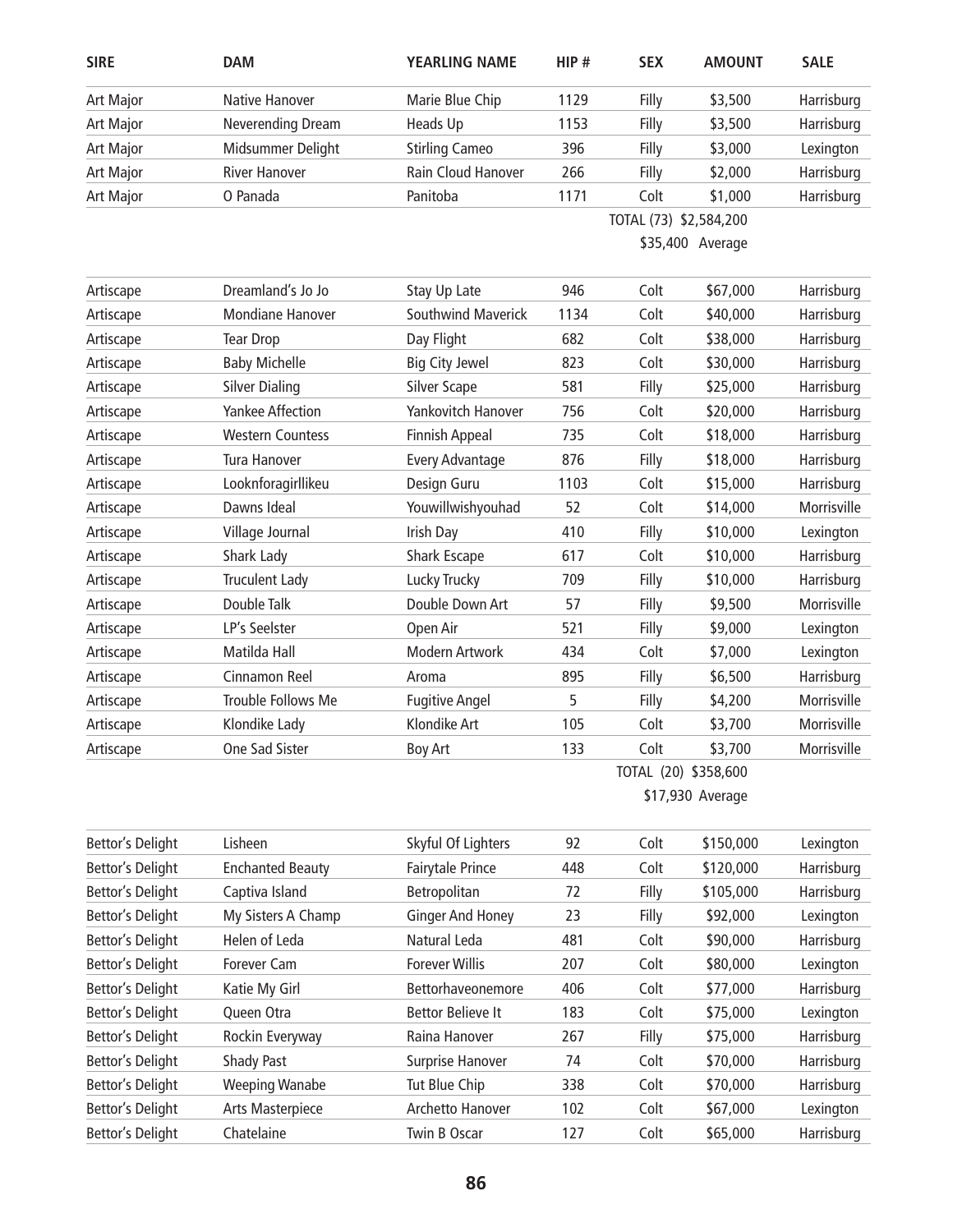| <b>SIRE</b>             | <b>DAM</b>              | YEARLING NAME             | HIP# | <b>SEX</b> | <b>AMOUNT</b> | <b>SALE</b> |
|-------------------------|-------------------------|---------------------------|------|------------|---------------|-------------|
| <b>Bettor's Delight</b> | Mai Katie               | Keystone Memphis          | 518  | Colt       | \$60,000      | Harrisburg  |
| <b>Bettor's Delight</b> | <b>Musical Tone</b>     | Khan Blue Chip            | 1098 | Colt       | \$57,000      | Harrisburg  |
| <b>Bettor's Delight</b> | <b>Western Charmer</b>  | Sanchez Blue Chip         | 341  | Colt       | \$55,000      | Harrisburg  |
| <b>Bettor's Delight</b> | JK Majorette            | JK Patriot                | 190  | Filly      | \$52,000      | Harrisburg  |
| <b>Bettor's Delight</b> | Flibbertigibbet         | <b>Ultimate Class</b>     | 145  | Filly      | \$50,000      | Lexington   |
| <b>Bettor's Delight</b> | U All Bb                | <b>U All Bettor</b>       | 40   | Colt       | \$50,000      | Harrisburg  |
| <b>Bettor's Delight</b> | Ozmopolitan             | <b>Oziel Hanover</b>      | 246  | Colt       | \$50,000      | Harrisburg  |
| <b>Bettor's Delight</b> | <b>Absolutely Cam</b>   | New Yorks Bet             | 359  | Colt       | \$50,000      | Harrisburg  |
| <b>Bettor's Delight</b> | <b>Mcarts N Crafts</b>  | Kennedy Blue Chip         | 529  | Colt       | \$50,000      | Harrisburg  |
| <b>Bettor's Delight</b> | Get A Cab               | Cabbie's Delight          | 162  | Colt       | \$45,000      | Harrisburg  |
| <b>Bettor's Delight</b> | Normajeankillean        | Keystone Nadia            | 546  | Filly      | \$45,000      | Harrisburg  |
| <b>Bettor's Delight</b> | Hannah Banana           | <b>B</b> bn               | 298  | Colt       | \$42,000      | Lexington   |
| <b>Bettor's Delight</b> | Twin B Intimate         | <b>Twin B Tenacious</b>   | 324  | Colt       | \$42,000      | Harrisburg  |
| <b>Bettor's Delight</b> | <b>Tricky Business</b>  | <b>Bettor Business</b>    | 706  | Filly      | \$42,000      | Harrisburg  |
| <b>Bettor's Delight</b> | <b>Street Dancer</b>    | Newyorkstateofmind        | 13   | Filly      | \$40,000      | Lexington   |
| <b>Bettor's Delight</b> | Ty Chi Hanover          | Zoe Blue Chip             | 713  | Filly      | \$37,000      | Harrisburg  |
| <b>Bettor's Delight</b> | Race You                | Riya Hanover              | 575  | Filly      | \$35,000      | Harrisburg  |
| <b>Bettor's Delight</b> | <b>Real Appeal</b>      | <b>Beguile</b>            | 367  | Filly      | \$32,000      | Lexington   |
| <b>Bettor's Delight</b> | Santa Fe Yankee         | Eloquence                 | 271  | Filly      | \$32,000      | Harrisburg  |
| <b>Bettor's Delight</b> | Shaky Cam Hanover       | Skype Hanover             | 133  | Colt       | \$30,000      | Harrisburg  |
| <b>Bettor's Delight</b> | Midsummer Night         | The Best Bettor           | 628  | Colt       | \$29,000      | Lexington   |
| <b>Bettor's Delight</b> | Village Jato            | <b>Stirling Cadillac</b>  | 188  | Colt       | \$25,000      | Lexington   |
| <b>Bettor's Delight</b> | Ms Pininfarina          | <b>Undercover Delight</b> | 1139 | Colt       | \$25,000      | Harrisburg  |
| <b>Bettor's Delight</b> | <b>Heather's Gambit</b> | Gandhi Blue Chip          | 1015 | Colt       | \$24,000      | Harrisburg  |
| <b>Bettor's Delight</b> | Cool Character          | <b>Dliteful Character</b> | 127  | Filly      | \$23,000      | Lexington   |
| <b>Bettor's Delight</b> | Sandfly Hanover         | Keladi Blue Chip          | 600  | Filly      | \$23,000      | Harrisburg  |
| <b>Bettor's Delight</b> | <b>Yankee Promise</b>   | <b>Bettor's Promise</b>   | 759  | Colt       | \$23,000      | Harrisburg  |
| <b>Bettor's Delight</b> | Queen Of Blues          | <b>Music Mogul</b>        | 1175 | Colt       | \$22,000      | Harrisburg  |
| <b>Bettor's Delight</b> | Twin B Beachbaby        | <b>Torque Hanover</b>     | 260  | Colt       | \$20,000      | Lexington   |
| <b>Bettor's Delight</b> | Feel Life               | <b>Bettor Life</b>        | 262  | Filly      | \$20,000      | Lexington   |
| Bettor's Delight        | Amber Rock              | <b>Hold All Bets</b>      | 292  | Colt       | \$20,000      | Lexington   |
| <b>Bettor's Delight</b> | Kats Treasure           | For A Bettor Time         | 398  | Colt       | \$20,000      | Lexington   |
| <b>Bettor's Delight</b> | Xhilaration             | Hardts Or Bettor          | 353  | Colt       | \$20,000      | Harrisburg  |
| <b>Bettor's Delight</b> | Patsy's Art             | Giacodelight              | 557  | Colt       | \$20,000      | Harrisburg  |
| <b>Bettor's Delight</b> | That's No Lady          | Just Say No               | 684  | Filly      | \$20,000      | Harrisburg  |
| <b>Bettor's Delight</b> | <b>Walk Softly</b>      | Bettorwalkthewalk         | 266  | Colt       | \$19,000      | Lexington   |
| <b>Bettor's Delight</b> | Testa Hanover           | Twin B Tank               | 316  | Colt       | \$18,000      | Harrisburg  |
| <b>Bettor's Delight</b> | Traceyannekillean       | All The Bettor            | 701  | Colt       | \$18,000      | Harrisburg  |
| <b>Bettor's Delight</b> | Paintthecrownred        | Party In The USA          | 1201 | Colt       | \$18,000      | Harrisburg  |
| <b>Bettor's Delight</b> | <b>Ideal Coast</b>      | Free Wheel                | 180  | Colt       | \$17,000      | Harrisburg  |
| <b>Bettor's Delight</b> | London Eye              | <b>River Thames</b>       | 510  | Colt       | \$17,000      | Harrisburg  |
| <b>Bettor's Delight</b> | <b>Bastet Hanover</b>   | <b>Bast Off</b>           | 833  | Colt       | \$17,000      | Harrisburg  |
| <b>Bettor's Delight</b> | Pearls Melody           | <b>Bettor Than Best</b>   | 1191 | Colt       | \$17,000      | Harrisburg  |
| <b>Bettor's Delight</b> | <b>Big Duchess</b>      | Call Rachael              | 30   | Filly      | \$15,000      | Morrisville |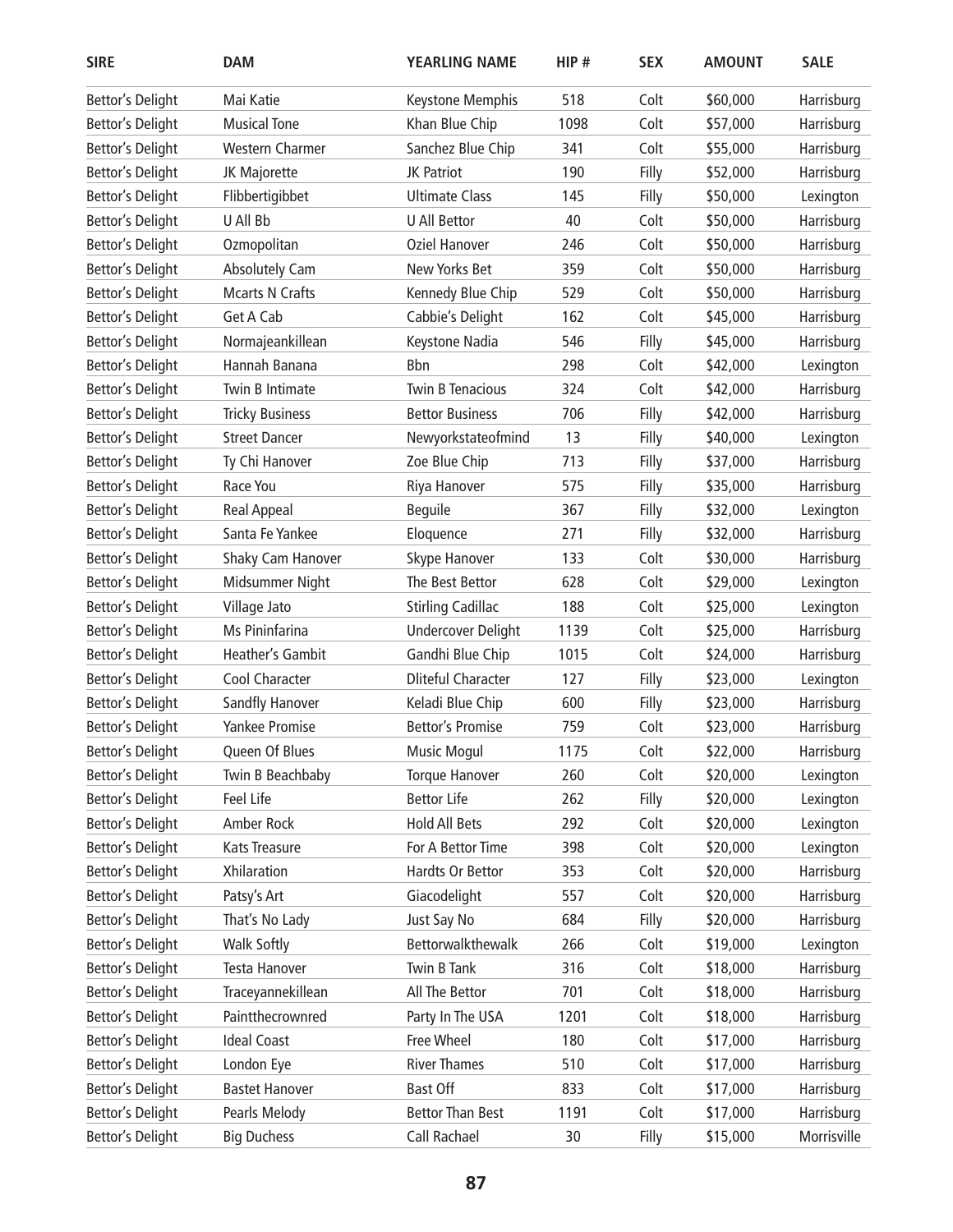| <b>SIRE</b>             | <b>DAM</b>              | <b>YEARLING NAME</b>      | HIP#             | <b>SEX</b>             | <b>AMOUNT</b> | <b>SALE</b> |
|-------------------------|-------------------------|---------------------------|------------------|------------------------|---------------|-------------|
| <b>Bettor's Delight</b> | Traci's Free Ride       | <b>Timetravel Hanover</b> | 702              | Colt                   | \$15,000      | Harrisburg  |
| <b>Bettor's Delight</b> | Jus' Chillin Out        | <b>Bettor Chill Out</b>   | 502              | Filly                  | \$14,000      | Harrisburg  |
| <b>Bettor's Delight</b> | Chattanooga             | Stirling Choo Choo        | 347              | Colt                   | \$12,000      | Lexington   |
| <b>Bettor's Delight</b> | Never In Paris          | <b>Tarport Belle</b>      | 128              | Filly                  | \$12,000      | Morrisville |
| <b>Bettor's Delight</b> | Donna's Girl            | Tiznow                    | 139              | Filly                  | \$11,000      | Harrisburg  |
| <b>Bettor's Delight</b> | Allamerican             | <b>Flash Memory</b>       | 76               | Filly                  | \$10,000      | Harrisburg  |
| <b>Bettor's Delight</b> | Attitude Hanover        | Artizia Hanover           | 383              | Filly                  | \$10,000      | Harrisburg  |
| <b>Bettor's Delight</b> | Dubai Hanover           | Twin B Delightful         | 952              | Filly                  | \$10,000      | Harrisburg  |
| <b>Bettor's Delight</b> | Day After Day           | A Hard Days Night         | 137              | Filly                  | \$8,000       | Harrisburg  |
| <b>Bettor's Delight</b> | Michelle's Destiny      | <b>Bettor's Destiny</b>   | 226              | Colt                   | \$8,000       | Harrisburg  |
| <b>Bettor's Delight</b> | Dial Romance            | Talk Is Cheap             | 54               | Colt                   | \$7,000       | Morrisville |
| <b>Bettor's Delight</b> | <b>Whitesand Jewel</b>  | OK Gemma                  | 60               | Filly                  | \$7,000       | Harrisburg  |
| <b>Bettor's Delight</b> | Apere Hanover           | No Won Bettor             | 84               | Filly                  | \$7,000       | Harrisburg  |
| <b>Bettor's Delight</b> | Armbro Penelope         | All Bets Off              | 376              | Colt                   | \$7,000       | Harrisburg  |
| <b>Bettor's Delight</b> | JK Songndance           | JK Wholovesyou            | 1050             | Filly                  | \$7,000       | Harrisburg  |
| <b>Bettor's Delight</b> | <b>Tres Vidas</b>       | Trevor                    | 695              | Colt                   | \$6,000       | Lexington   |
| Bettor's Delight        | Southwind Rio           | Southwind Rambo           | 328              | Colt                   | \$5,000       | Lexington   |
| Bettor's Delight        | Impertinent             | <b>Bettor And Bold</b>    | 339              | Colt                   | \$5,000       | Lexington   |
| <b>Bettor's Delight</b> | JK Getoutofmyway        | Elizabeth Bluechip        | 1045             | Filly                  | \$5,000       | Harrisburg  |
| <b>Bettor's Delight</b> | Lisaleen                | Liscloon                  | 1095             | Colt                   | \$5,000       | Harrisburg  |
| <b>Bettor's Delight</b> | Little D J              | DJ's Shadow               | 1142             | Filly                  | \$5,000       | Harrisburg  |
| <b>Bettor's Delight</b> | Paradise Beach Bun      | Talia's Delight           | 136              | Filly                  | \$4,500       | Morrisville |
| <b>Bettor's Delight</b> | JK Getupngo             | Farah Blue Chip           | 1046             | Filly                  | \$4,500       | Harrisburg  |
| <b>Bettor's Delight</b> | <b>Precious Ghost</b>   | <b>Ghost Like</b>         | 1204             | Filly                  | \$4,500       | Harrisburg  |
| <b>Bettor's Delight</b> | Latakia                 | Bourre'                   | 655              | Colt                   | \$4,000       | Lexington   |
| <b>Bettor's Delight</b> | Hat Dance Hanover       | <b>Bet Your Bippy</b>     | 1181             | Filly                  | \$4,000       | Harrisburg  |
| <b>Bettor's Delight</b> | Mambo Hall              | <b>Bettor Twilight</b>    | 1111             | Filly                  | \$3,500       | Harrisburg  |
| <b>Bettor's Delight</b> | Place At The Table      | Table Talk                | 1212             | Filly                  | \$3,500       | Harrisburg  |
| <b>Bettor's Delight</b> | Life Cycle              | On The Rise               | 1089             | Filly                  | \$3,000       | Harrisburg  |
| <b>Bettor's Delight</b> | <b>Maryland Beauty</b>  | <b>Bettor Beauty</b>      | 117              | Filly                  | \$2,500       | Morrisville |
| <b>Bettor's Delight</b> | <b>Ideal Justice</b>    | <b>Bettor Justice</b>     | 569              | Colt                   | \$2,500       | Harrisburg  |
| <b>Bettor's Delight</b> | <b>Heavenly Killean</b> | Keystone Honor            | 1016             | Colt                   | \$2,500       | Harrisburg  |
| <b>Bettor's Delight</b> | Poodle Party            | Looks Like Mom            | 141              | Filly                  | \$2,200       | Morrisville |
| Bettor's Delight        | Cohenikova              | Cohen Wild                | 432              | Filly                  | \$2,000       | Lexington   |
|                         |                         |                           |                  | TOTAL (91) \$2,741,200 |               |             |
|                         |                         |                           | \$30,123 Average |                        |               |             |
| Big Apple Deli          | Fashionablefilly        | Fashionableapple          | 67               | Filly                  | \$21,000      | Morrisville |
| Big Apple Deli          | Streaker                | Deli Streak               | 168              | Filly                  | \$15,000      | Morrisville |
| Big Apple Deli          | Generous                | <b>Deliciously Wicked</b> | 74               | Filly                  | \$6,000       | Morrisville |
| Big Apple Deli          | Kendy Hanover           | Steuben Road Apple        | 102              | Colt                   | \$5,000       | Morrisville |
| Big Apple Deli          | Lanai Blue Chip         | Interplanet Terri         | 110              | Filly                  | \$5,000       | Morrisville |
| Big Apple Deli          | Eloquent                | Hello Deli                | 66               | Colt                   | \$4,200       | Morrisville |

Big Apple Deli Bunny Hall **Annie Get Your Bun** 36 Filly \$3,500 Morrisville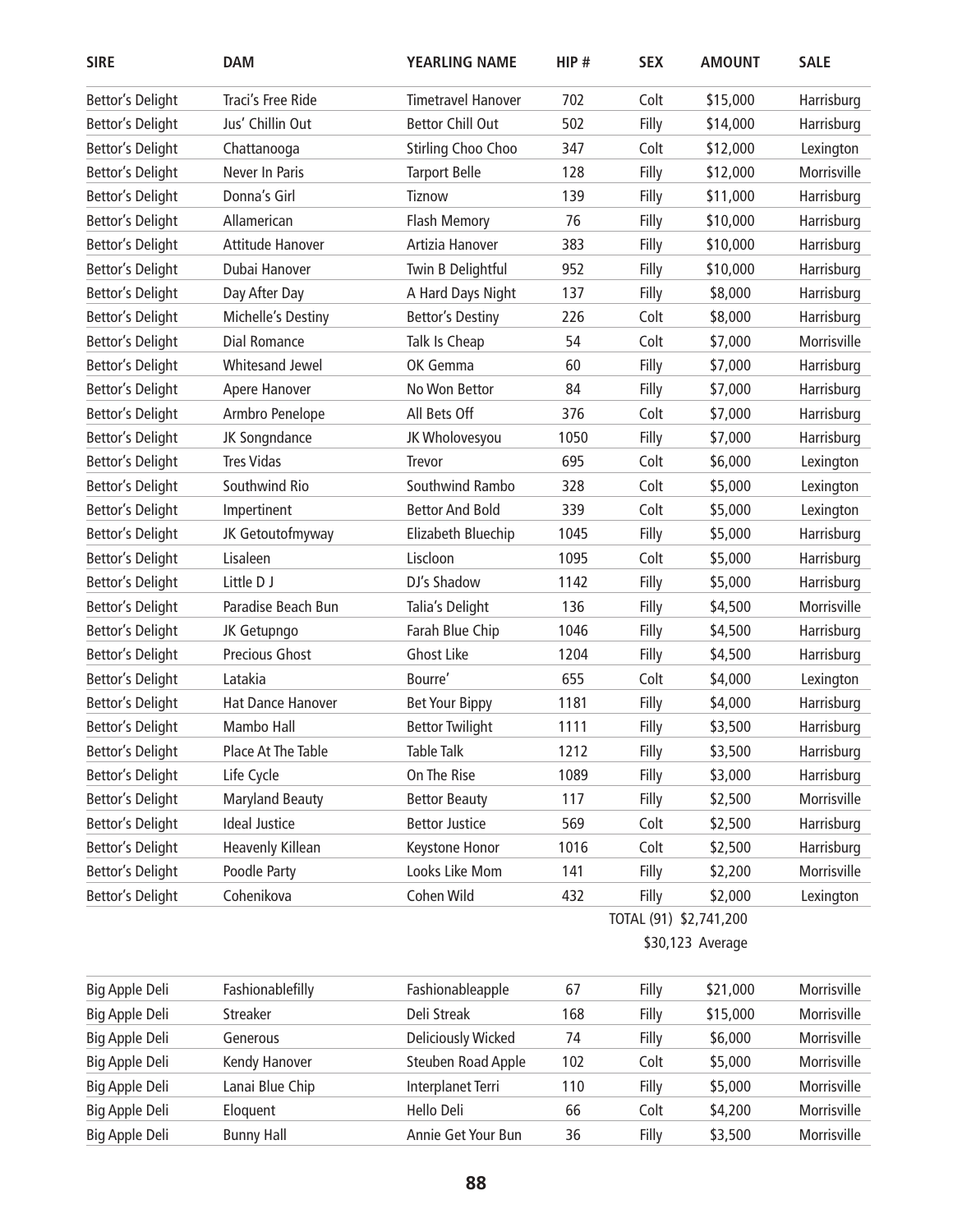| <b>SIRE</b>    | <b>DAM</b>                | <b>YEARLING NAME</b>      | HIP# | <b>SEX</b> | <b>AMOUNT</b>        | <b>SALE</b> |
|----------------|---------------------------|---------------------------|------|------------|----------------------|-------------|
| Big Apple Deli | Razzelberry               | <b>Big Audio Dynamite</b> | 147  | Filly      | \$2,500              | Morrisville |
|                |                           |                           |      |            | TOTAL (8) \$62,200   |             |
|                |                           |                           |      |            | \$7,775 Average      |             |
| Cash Hal       | Spin The Planet           | Planet Hallywood          | 16   | Colt       | \$45,000             | Morrisville |
| Cash Hall      | Agra                      | El Em Cash                | 16   | Filly      | \$20,000             | Morrisville |
| Cash Hall      | <b>Honey Starlet</b>      | <b>Cashin The Stars</b>   | 1019 | Filly      | \$20,000             | Harrisburg  |
| Cash Hall      | Pine For                  | Steuben Hey Jude          | 43   | Filly      | \$19,000             | Morrisville |
| Cash Hall      | Proud Maggie              | <b>Flex Account</b>       | 1210 | Colt       | \$18,000             | Harrisburg  |
| Cash Hall      | Hot Chili Girl            | How Bout Cash             | 84   | Filly      | \$15,000             | Morrisville |
| Cash Hall      | Keystone Leona            | Flyhawk Thriller          | 65   | Colt       | \$13,500             | Morrisville |
| Cash Hall      | Minnesota Chelsea         | Nestegg                   | 120  | Filly      | \$13,000             | Morrisville |
| Cash Hall      | Wellesley                 | <b>Scarlet Cash</b>       | 33   | Filly      | \$12,000             | Morrisville |
| Cash Hall      | Bijouterie                | <b>Viking Eagle</b>       | 845  | Colt       | \$12,000             | Harrisburg  |
| Cash Hall      | China Victory             | Cash Me Out               | 42   | Colt       | \$11,500             | Morrisville |
| Cash Hall      | Rucoucou                  | Sweet Jesse T             | 601  | Filly      | \$10,000             | Lexington   |
| Cash Hall      | <b>Vapor Rises</b>        | Daddy's Cash              | 7    | Colt       | \$10,000             | Morrisville |
| Cash Hall      | <b>Nowerland Nanette</b>  | Flyhawk Falina            | 130  | Filly      | \$9,500              | Morrisville |
| Cash Hall      | Watsu                     | <b>Watt A Sweetheart</b>  | 10   | Filly      | \$8,500              | Morrisville |
| Cash Hall      | <b>Dream Street</b>       | Dreamsteeler              | 60   | Filly      | \$8,000              | Morrisville |
| Cash Hall      | Sienna                    | <b>CC Rider</b>           | 79   | Colt       | \$8,000              | Morrisville |
| Cash Hall      | Supreme Dish              | <b>Market Rally</b>       | 170  | Filly      | \$7,500              | Morrisville |
| Cash Hall      | <b>Speed Talker</b>       | Lets Talk Cash            | 650  | Colt       | \$7,000              | Harrisburg  |
| Cash Hall      | Someway                   | Someway Same Hall         | 156  | Colt       | \$6,500              | Morrisville |
| Cash Hall      | Electra Hanover           | Determinato               | 954  | Colt       | \$5,500              | Harrisburg  |
| Cash Hall      | <b>Broadway Victoria</b>  | L Dees Broadway           | 35   | Filly      | \$4,500              | Morrisville |
| Cash Hall      | D Punkey Lady             | Steuben Leggy Lady        | 49   | Filly      | \$4,000              | Morrisville |
| Cash Hall      | Red Lace                  | Red Cash                  | 148  | Filly      | \$4,000              | Morrisville |
| Cash Hall      | Muscles Moonshine         | <b>Moons Twilight</b>     | 127  | Filly      | \$3,700              | Morrisville |
| Cash Hall      | Flo New Dream             | Low Valley Dream          | 979  | Filly      | \$3,500              | Harrisburg  |
| Cash Hall      | Spring Break Lindy        | <b>ImAGangster</b>        | 162  | Colt       | \$3,000              | Morrisville |
|                |                           |                           |      |            | TOTAL (27) \$302,200 |             |
|                |                           |                           |      |            | \$11,193 Average     |             |
| Conway Hall    | Char Catie Becca          | Oneida                    | 421  | Colt       | \$125,000            | Harrisburg  |
| Conway Hall    | <b>Berry Nice Muscles</b> | Very Berry                | 343  | Colt       | \$87,000             | Lexington   |
| Conway Hall    | <b>Credit Guaranteed</b>  | <b>Guaranteed Lindy</b>   | 916  | Filly      | \$77,000             | Harrisburg  |
| Conway Hall    | Enjoy The Sun             | Enjoy The Beach           | 109  | Filly      | \$75,000             | Lexington   |
| Conway Hall    | Quick Credit              | <b>Wheely Quick</b>       | 298  | Filly      | \$70,000             | Harrisburg  |
| Conway Hall    | Galahad's Damsel          | Redsundress               | 372  | Filly      | \$65,000             | Lexington   |
| Conway Hall    | Peace A Pie               | The Lindy Treaty          | 558  | Colt       | \$65,000             | Harrisburg  |
| Conway Hall    | Headintheclouds           | Fiona's Case              | 1012 | Filly      | \$55,000             | Harrisburg  |
| Conway Hall    | Glow                      | Glowngold                 | 466  | Filly      | \$50,000             | Harrisburg  |
| Conway Hall    | Godiva Hanover            | <b>Stirling Cadet</b>     | 470  | Colt       | \$37,000             | Harrisburg  |
| Conway Hall    | Goddess Of War            | Little Toy Soldier        | 998  | Colt       | \$35,000             | Harrisburg  |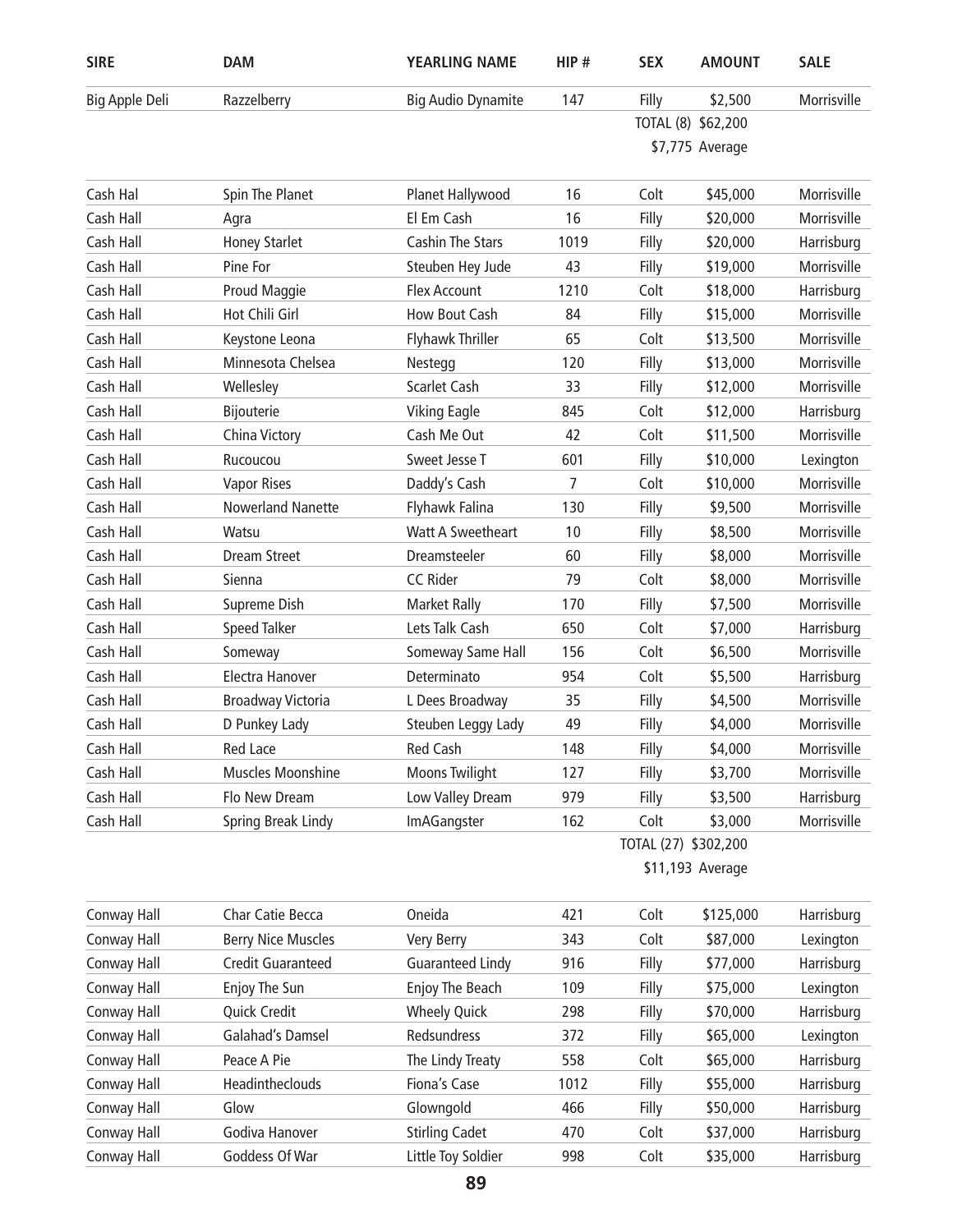| <b>SIRE</b>         | <b>DAM</b>                | <b>YEARLING NAME</b>      | HIP# | <b>SEX</b>             | <b>AMOUNT</b>      | <b>SALE</b> |
|---------------------|---------------------------|---------------------------|------|------------------------|--------------------|-------------|
| Conway Hall         | <b>Blueridge Elegante</b> | <b>Elegante Attire</b>    | 397  | Colt                   | \$34,000           | Harrisburg  |
| Conway Hall         | Secret Thoughts           | Thoughtfilly              | 368  | Filly                  | \$32,000           | Lexington   |
| Conway Hall         | Ecstatic                  | Rocky De Vie              | 365  | Colt                   | \$30,000           | Lexington   |
| Conway Hall         | Madam Super Bowl          | Madam Conway              | 462  | Filly                  | \$30,000           | Lexington   |
| Conway Hall         | Winbak Roberta            | <b>Bachelor Blues</b>     | 348  | Colt                   | \$23,000           | Harrisburg  |
| Conway Hall         | Armbro Sparkle            | Lookhowshesparkles        | 810  | Filly                  | \$22,000           | Harrisburg  |
| Conway Hall         | <b>Four Starz Glide</b>   | Mardor Starz Hall         | 662  | Colt                   | \$21,000           | Lexington   |
| Conway Hall         | Artemisia Ambrosio        | New Delhi                 | 356  | Colt                   | \$20,000           | Lexington   |
| Conway Hall         | <b>Blueridge Yankee</b>   | <b>Bitteroot Range</b>    | 32   | Colt                   | \$20,000           | Morrisville |
| Conway Hall         | Creditability             | <b>Gasoline Alley</b>     | 48   | Colt                   | \$20,000           | Morrisville |
| Conway Hall         | Siren Hall                | Jiggles                   | 152  | Filly                  | \$20,000           | Morrisville |
| Conway Hall         | <b>Classical Beth</b>     | Prevaricator              | 901  | Filly                  | \$17,000           | Harrisburg  |
| Conway Hall         | <b>Baltic Region</b>      | <b>Baltic Blast</b>       | 108  | Colt                   | \$16,000           | Lexington   |
| Conway Hall         | <b>Dior Kosmos</b>        | <b>Crystal Sphere</b>     | 938  | Colt                   | \$16,000           | Harrisburg  |
| Conway Hall         | Promises Kept             | <b>Stirling Code</b>      | 384  | Colt                   | \$15,000           | Lexington   |
| Conway Hall         | <b>Summer Belle</b>       | Summersgrandlady          | 653  | Filly                  | \$14,000           | Lexington   |
| Conway Hall         | Art of Deception          | Deceptive Way             | 24   | Filly                  | \$14,000           | Morrisville |
| Conway Hall         | Ever A Lady               | <b>Musical Milestones</b> | 451  | Filly                  | \$13,000           | Harrisburg  |
| Conway Hall         | <b>Wilton Manors</b>      | <b>Wonder Wall</b>        | 745  | Filly                  | \$13,000           | Harrisburg  |
| Conway Hall         | Oaklea Quill              | Moes A Comin              | 620  | Colt                   | \$11,000           | Lexington   |
| Conway Hall         | Sophibella                | <b>Nails</b>              | 157  | Colt                   | \$11,000           | Morrisville |
| Conway Hall         | Irish Washerwoman         | Sligo Mike                | 89   | Colt                   | \$9,000            | Morrisville |
| Conway Hall         | Nowerland Hana            | Flyhawk Litl Suzi         | 129  | Filly                  | \$9,000            | Morrisville |
| Conway Hall         | <b>Disbelief</b>          | <b>WH Hall A Fame</b>     | 940  | Filly                  | \$9,000            | Harrisburg  |
| Conway Hall         | Orixa                     | <b>Beautiful Miss</b>     | 1173 | Filly                  | \$9,000            | Harrisburg  |
| Conway Hall         | Pauls Wink                | Zoey De Vie               | 1188 | Colt                   | \$8,500            | Harrisburg  |
| Conway Hall         | Indigo Sakra              | <b>Hollys Lightning</b>   | 541  | Filly                  | \$6,000            | Lexington   |
| Conway Hall         | Ann's Promise             | Annies List               | 793  | Filly                  | \$2,500            | Harrisburg  |
| Conway Hall         | <b>Elegant Way</b>        | Hallway                   | 956  | Colt                   | \$2,500            | Harrisburg  |
|                     |                           |                           |      | TOTAL (40) \$1,208,500 |                    |             |
|                     |                           |                           |      |                        | \$30,213 Average   |             |
| <b>CR Excalibur</b> | <b>CR Mimosa</b>          | Deal Buzz                 | 47   | Colt                   | \$13,000           | Morrisville |
| <b>CR Excalibur</b> | <b>Fuchsia Seelster</b>   | Pink Slipper              | 72   | Filly                  | \$6,500            | Morrisville |
| <b>CR Excalibur</b> | Lady Lionel               | <b>Two Smart</b>          | 109  | Filly                  | \$7,500            | Morrisville |
| <b>CR Excalibur</b> | Oh Sweet Pea              | Oh Sweet Penelope         | 132  | Filly                  | \$7,000            | Morrisville |
|                     |                           |                           |      |                        | TOTAL (4) \$34,000 |             |
|                     |                           |                           |      |                        | \$8,500 Average    |             |
| Crazed              | Southwind Catlin          | Mandela Blue Chip         | 297  | Colt                   | \$80,000           | Harrisburg  |
| Crazed              | Cecada                    | Crazy Bug                 | 880  | Colt                   | \$80,000           | Harrisburg  |
| Crazed              | Myolin                    | Myolinist                 | 241  | Colt                   | \$50,000           | Lexington   |
| Crazed              | <b>Upfront Paige</b>      | <b>Crazed Warrior</b>     | 305  | Colt                   | \$50,000           | Lexington   |
| Crazed              | Pacific Legacy            | Lima Prazed               | 530  | Colt                   | \$50,000           | Lexington   |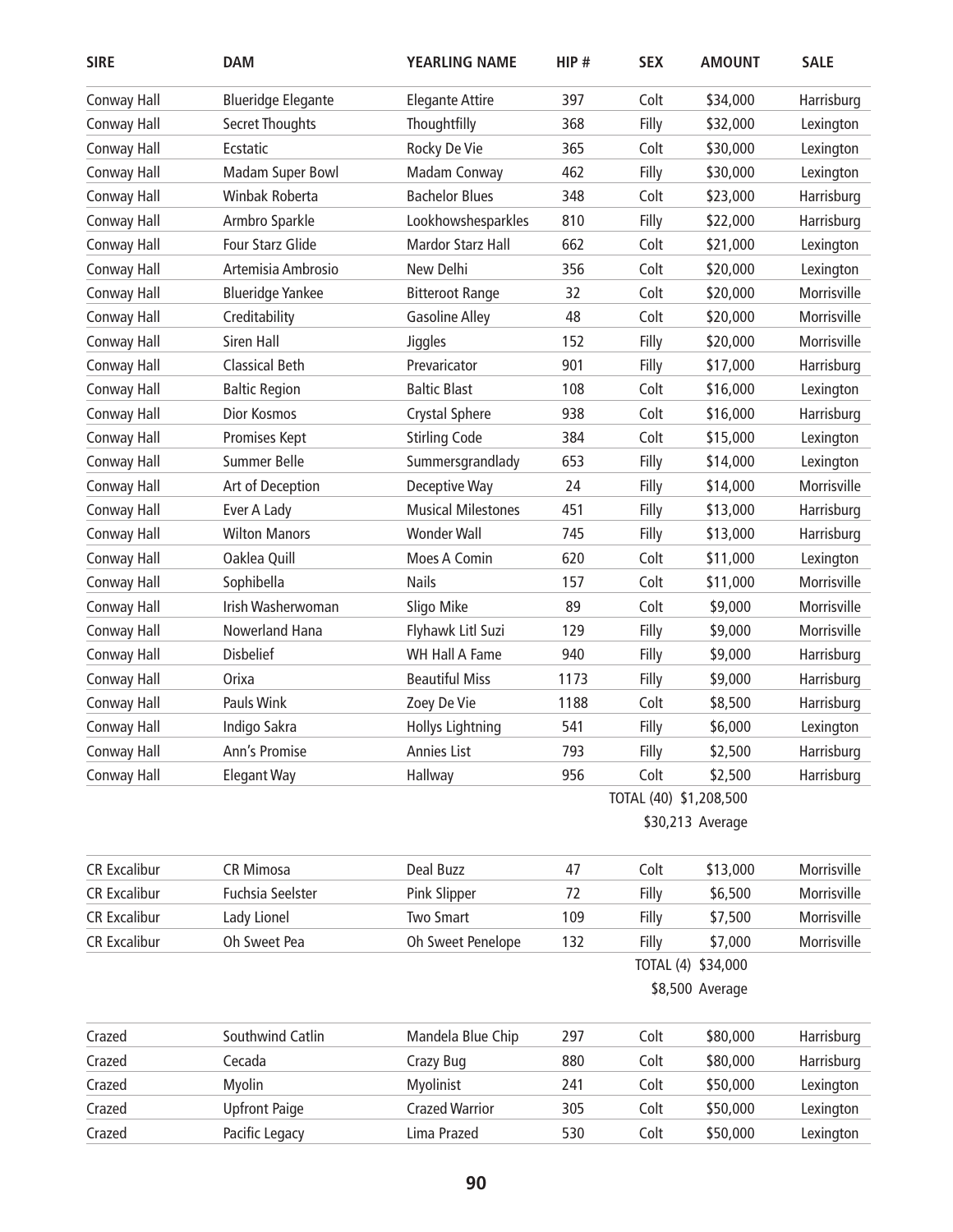| <b>SIRE</b>         | <b>DAM</b>                | <b>YEARLING NAME</b>      | HIP# | <b>SEX</b>             | <b>AMOUNT</b>      | <b>SALE</b> |
|---------------------|---------------------------|---------------------------|------|------------------------|--------------------|-------------|
| Conway Hall         | <b>Blueridge Elegante</b> | <b>Elegante Attire</b>    | 397  | Colt                   | \$34,000           | Harrisburg  |
| Conway Hall         | Secret Thoughts           | Thoughtfilly              | 368  | Filly                  | \$32,000           | Lexington   |
| Conway Hall         | Ecstatic                  | Rocky De Vie              | 365  | Colt                   | \$30,000           | Lexington   |
| Conway Hall         | Madam Super Bowl          | Madam Conway              | 462  | Filly                  | \$30,000           | Lexington   |
| Conway Hall         | Winbak Roberta            | <b>Bachelor Blues</b>     | 348  | Colt                   | \$23,000           | Harrisburg  |
| Conway Hall         | Armbro Sparkle            | Lookhowshesparkles        | 810  | Filly                  | \$22,000           | Harrisburg  |
| Conway Hall         | <b>Four Starz Glide</b>   | Mardor Starz Hall         | 662  | Colt                   | \$21,000           | Lexington   |
| Conway Hall         | Artemisia Ambrosio        | New Delhi                 | 356  | Colt                   | \$20,000           | Lexington   |
| Conway Hall         | <b>Blueridge Yankee</b>   | <b>Bitteroot Range</b>    | 32   | Colt                   | \$20,000           | Morrisville |
| Conway Hall         | Creditability             | <b>Gasoline Alley</b>     | 48   | Colt                   | \$20,000           | Morrisville |
| Conway Hall         | Siren Hall                | Jiggles                   | 152  | Filly                  | \$20,000           | Morrisville |
| Conway Hall         | <b>Classical Beth</b>     | Prevaricator              | 901  | Filly                  | \$17,000           | Harrisburg  |
| Conway Hall         | <b>Baltic Region</b>      | <b>Baltic Blast</b>       | 108  | Colt                   | \$16,000           | Lexington   |
| Conway Hall         | <b>Dior Kosmos</b>        | <b>Crystal Sphere</b>     | 938  | Colt                   | \$16,000           | Harrisburg  |
| Conway Hall         | Promises Kept             | <b>Stirling Code</b>      | 384  | Colt                   | \$15,000           | Lexington   |
| Conway Hall         | <b>Summer Belle</b>       | Summersgrandlady          | 653  | Filly                  | \$14,000           | Lexington   |
| Conway Hall         | Art of Deception          | Deceptive Way             | 24   | Filly                  | \$14,000           | Morrisville |
| Conway Hall         | Ever A Lady               | <b>Musical Milestones</b> | 451  | Filly                  | \$13,000           | Harrisburg  |
| Conway Hall         | <b>Wilton Manors</b>      | <b>Wonder Wall</b>        | 745  | Filly                  | \$13,000           | Harrisburg  |
| Conway Hall         | Oaklea Quill              | Moes A Comin              | 620  | Colt                   | \$11,000           | Lexington   |
| Conway Hall         | Sophibella                | <b>Nails</b>              | 157  | Colt                   | \$11,000           | Morrisville |
| Conway Hall         | Irish Washerwoman         | Sligo Mike                | 89   | Colt                   | \$9,000            | Morrisville |
| Conway Hall         | Nowerland Hana            | Flyhawk Litl Suzi         | 129  | Filly                  | \$9,000            | Morrisville |
| Conway Hall         | <b>Disbelief</b>          | <b>WH Hall A Fame</b>     | 940  | Filly                  | \$9,000            | Harrisburg  |
| Conway Hall         | Orixa                     | <b>Beautiful Miss</b>     | 1173 | Filly                  | \$9,000            | Harrisburg  |
| Conway Hall         | Pauls Wink                | Zoey De Vie               | 1188 | Colt                   | \$8,500            | Harrisburg  |
| Conway Hall         | Indigo Sakra              | <b>Hollys Lightning</b>   | 541  | Filly                  | \$6,000            | Lexington   |
| Conway Hall         | Ann's Promise             | Annies List               | 793  | Filly                  | \$2,500            | Harrisburg  |
| Conway Hall         | <b>Elegant Way</b>        | Hallway                   | 956  | Colt                   | \$2,500            | Harrisburg  |
|                     |                           |                           |      | TOTAL (40) \$1,208,500 |                    |             |
|                     |                           |                           |      |                        | \$30,213 Average   |             |
| <b>CR Excalibur</b> | <b>CR Mimosa</b>          | Deal Buzz                 | 47   | Colt                   | \$13,000           | Morrisville |
| <b>CR Excalibur</b> | <b>Fuchsia Seelster</b>   | Pink Slipper              | 72   | Filly                  | \$6,500            | Morrisville |
| <b>CR Excalibur</b> | Lady Lionel               | <b>Two Smart</b>          | 109  | Filly                  | \$7,500            | Morrisville |
| <b>CR Excalibur</b> | Oh Sweet Pea              | Oh Sweet Penelope         | 132  | Filly                  | \$7,000            | Morrisville |
|                     |                           |                           |      |                        | TOTAL (4) \$34,000 |             |
|                     |                           |                           |      |                        | \$8,500 Average    |             |
| Crazed              | Southwind Catlin          | Mandela Blue Chip         | 297  | Colt                   | \$80,000           | Harrisburg  |
| Crazed              | Cecada                    | Crazy Bug                 | 880  | Colt                   | \$80,000           | Harrisburg  |
| Crazed              | Myolin                    | Myolinist                 | 241  | Colt                   | \$50,000           | Lexington   |
| Crazed              | <b>Upfront Paige</b>      | <b>Crazed Warrior</b>     | 305  | Colt                   | \$50,000           | Lexington   |
| Crazed              | Pacific Legacy            | Lima Prazed               | 530  | Colt                   | \$50,000           | Lexington   |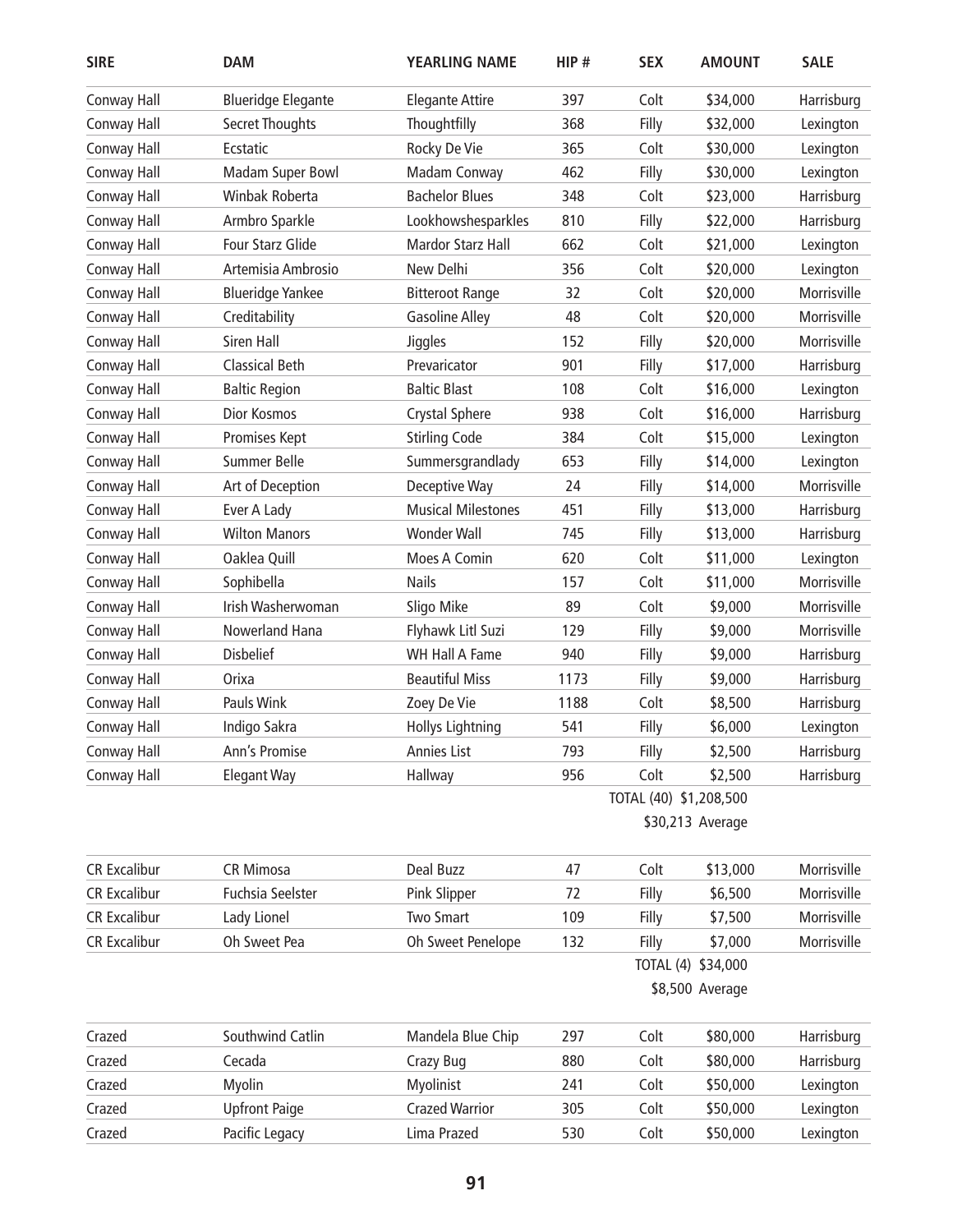| <b>SIRE</b> | <b>DAM</b>              | <b>YEARLING NAME</b>      | HIP# | <b>SEX</b> | <b>AMOUNT</b> | <b>SALE</b> |
|-------------|-------------------------|---------------------------|------|------------|---------------|-------------|
| Crazed      | Queen Victorian         | Dorset                    | 1216 | Colt       | \$50,000      | Harrisburg  |
| Crazed      | Drinks Like A Fish      | Ducks Like A Bunny        | 205  | Filly      | \$47,000      | Lexington   |
| Crazed      | Southwind Emerald       | Green Hornut              | 644  | Colt       | \$47,000      | Harrisburg  |
| Crazed      | <b>Stroke Play</b>      | <b>Striking Volo</b>      | 417  | Colt       | \$41,000      | Lexington   |
| Crazed      | Eyecon                  | Crazy That Way            | 494  | Colt       | \$40,000      | Lexington   |
| Crazed      | Peace Of Mind           | <b>Inner Peace</b>        | 1189 | Colt       | \$37,000      | Harrisburg  |
| Crazed      | Barcelona Baby          | Barcelona My Love         | 345  | Colt       | \$35,000      | Lexington   |
| Crazed      | <b>Box Trot</b>         | Quick Feet                | 856  | Colt       | \$35,000      | Harrisburg  |
| Crazed      | Pacific Edge            | <b>Music City Billy</b>   | 1179 | Colt       | \$35,000      | Harrisburg  |
| Crazed      | Tresbien Volo           | <b>Treasure Volo</b>      | 516  | Filly      | \$32,000      | Lexington   |
| Crazed      | <b>Classic Yankee</b>   | Classic Belisima          | 306  | Filly      | \$30,000      | Lexington   |
| Crazed      | <b>Topcat Hall</b>      | Ja El Cruze               | 698  | Colt       | \$30,000      | Harrisburg  |
| Crazed      | Queenie Rocks           | Pebble Rocks              | 145  | Filly      | \$29,000      | Morrisville |
| Crazed      | Pleasecometoboston      | Crazy Boston Girl         | 529  | Filly      | \$28,000      | Lexington   |
| Crazed      | <b>Striking Vintage</b> | Crazzycrazzy              | 564  | Colt       | \$27,000      | Lexington   |
| Crazed      | Ms Chelsea T            | Ultimate                  | 126  | Colt       | \$25,000      | Morrisville |
| Crazed      | Jordanna Paige          | Spaced Out                | 1052 | Colt       | \$25,000      | Harrisburg  |
| Crazed      | J Lee                   | J P Seventy Three         | 91   | Colt       | \$22,000      | Morrisville |
| Crazed      | <b>Dusty Girl</b>       | <b>General Bill Brown</b> | 62   | Colt       | \$20,000      | Morrisville |
| Crazed      | Alberice                | Alberice Hanover          | 769  | Filly      | \$20,000      | Harrisburg  |
| Crazed      | <b>Missy Lane</b>       | <b>Blameless</b>          | 124  | Colt       | \$18,000      | Morrisville |
| Crazed      | Chocolate Layered       | Coffee Hanover            | 892  | Colt       | \$18,000      | Harrisburg  |
| Crazed      | In The Air              | Paradise Louise           | 87   | Filly      | \$17,000      | Morrisville |
| Crazed      | Givemearing             | <b>Gural Hanover</b>      | 995  | Colt       | \$17,000      | Harrisburg  |
| Crazed      | Missa Brevis            | Maronite                  | 1125 | Colt       | \$17,000      | Harrisburg  |
| Crazed      | Mark Ye Well            | <b>Write That Down</b>    | 610  | Colt       | \$16,000      | Lexington   |
| Crazed      | Dreamalot Kash          | Steuben Dreamboat         | 61   | Filly      | \$15,500      | Morrisville |
| Crazed      | Lindy N Caviar          | Marie Antoinette          | 320  | Filly      | \$15,000      | Lexington   |
| Crazed      | <b>Believe Hanover</b>  | Do You Believe            | 651  | Filly      | \$15,000      | Lexington   |
| Crazed      | Schare Hall             | <b>Halls Crazed</b>       | 850  | Filly      | \$15,000      | Harrisburg  |
| Crazed      | <b>Button Box</b>       | In A Snap                 | 865  | Filly      | \$15,000      | Harrisburg  |
| Crazed      | Four Walls              | Walk The Floor            | 982  | Colt       | \$15,000      | Harrisburg  |
| Crazed      | My Baby's Momma         | Wild And Crazy Guy        | 451  | Colt       | \$14,000      | Lexington   |
| Crazed      | <b>CU Later Hanover</b> | <b>Cutup Hanover</b>      | 919  | Filly      | \$13,000      | Harrisburg  |
| Crazed      | That Lindy Feeling      | Lindy Feeling Crazy       | 2    | Filly      | \$10,000      | Morrisville |
| Crazed      | Reverending             | Loconotion                | 353  | Filly      | \$9,000       | Lexington   |
| Crazed      | Lil Miss Broadway       | Curtain Up                | 1092 | Filly      | \$9,000       | Harrisburg  |
| Crazed      | Echo                    | Lets Get Loud             | 63   | Filly      | \$8,500       | Morrisville |
| Crazed      | Chynatown               | <b>Rhinestone Mcauboy</b> | 273  | Colt       | \$8,000       | Lexington   |
| Crazed      | Very Violet             | Credit Bid                | 8    | Colt       | \$8,000       | Morrisville |
| Crazed      | Dream On Candy          | Dreaming For Lindy        | 59   | Filly      | \$7,000       | Morrisville |
| Crazed      | Nana's Best             | Driving Me Lindy          | 172  | Filly      | \$6,700       | Morrisville |
| Crazed      | Dig That Girl           | Thatgirlsgonewild         | 588  | Filly      | \$5,000       | Lexington   |
| Crazed      | Sand Cassin             | Sanskrit                  | 599  | Colt       | \$5,000       | Harrisburg  |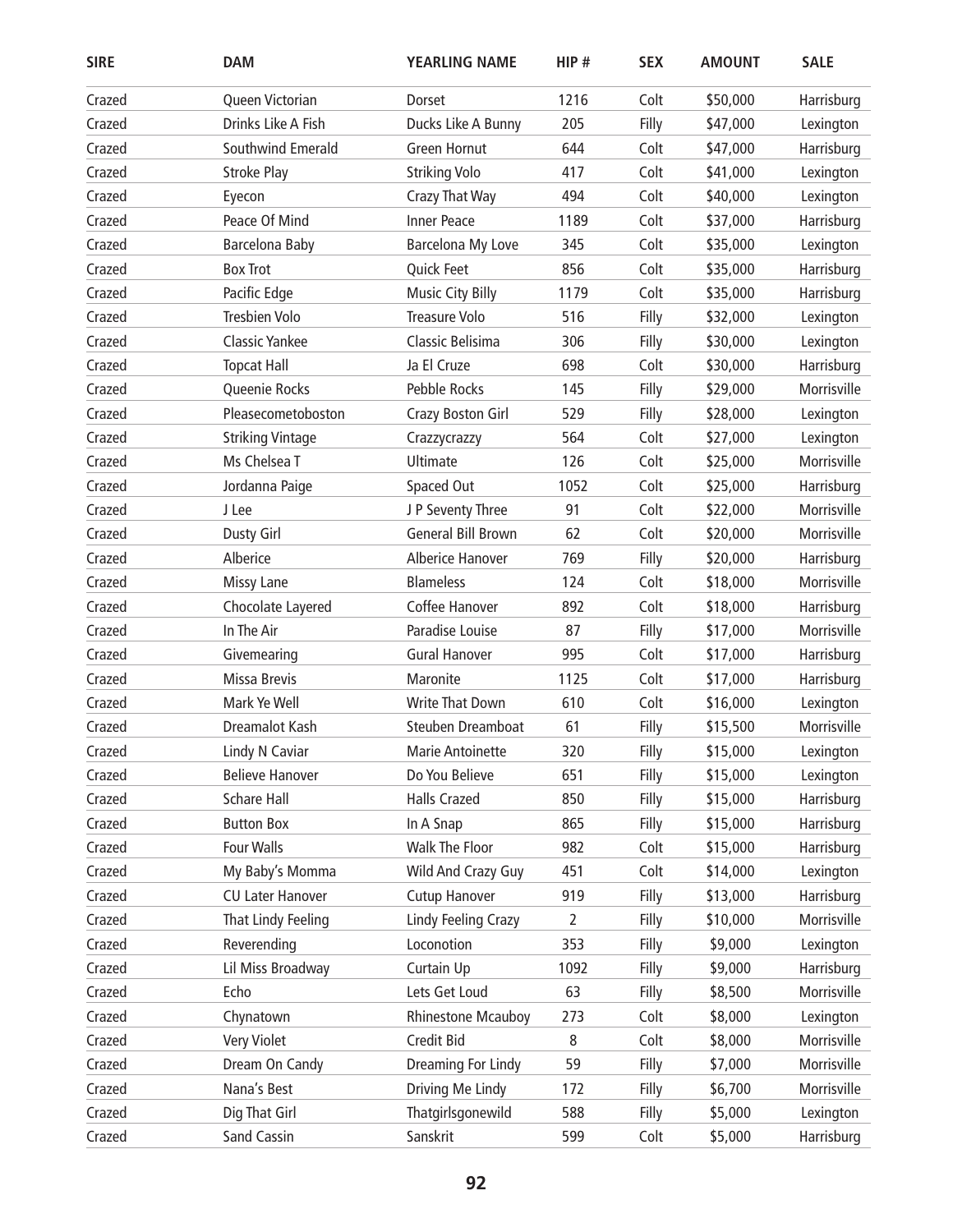| <b>SIRE</b>          | <b>DAM</b>                 | <b>YEARLING NAME</b>     | HIP#                   | <b>SEX</b>             | <b>AMOUNT</b>     | <b>SALE</b> |  |
|----------------------|----------------------------|--------------------------|------------------------|------------------------|-------------------|-------------|--|
| Crazed               | <b>Skies Hanover</b>       | <b>Blue Skies Craze</b>  | 606                    | Filly                  | \$4,500           | Harrisburg  |  |
| Crazed               | <b>Classic Twist</b>       | <b>Twist N Tout</b>      | 903                    | Colt                   | \$4,500           | Harrisburg  |  |
| Crazed               | Par Avion Hanover          | Parvati Hanover          | 1185                   | Filly                  | \$4,500           | Harrisburg  |  |
| Crazed               | <b>Bahama Dream</b>        | Bahama Haze              | 106                    | Filly                  | \$3,000           | Lexington   |  |
| Crazed               | Love Lockdown              | Lost In Lindy Land       | 514                    | Filly                  | \$2,500           | Harrisburg  |  |
|                      |                            |                          |                        | TOTAL (54) \$1,280,700 |                   |             |  |
|                      |                            |                          |                        |                        | \$23,717 Average  |             |  |
| <b>Credit Winner</b> | <b>Fireworks Hanover</b>   | <b>Ariel Salute</b>      | 153                    | Colt                   | \$170,000         | Harrisburg  |  |
| <b>Credit Winner</b> | She's So Savvy             | Peron Blue Chip          | 107                    | Filly                  | \$150,000         | Harrisburg  |  |
| <b>Credit Winner</b> | New Hampshire Girl         | Lincoln Blue Chip        | 184                    | Colt                   | \$145,000         | Harrisburg  |  |
| <b>Credit Winner</b> | Queen Of The Moor          | Maud Blue Chip           | 467                    | Filly                  | \$120,000         | Harrisburg  |  |
| <b>Credit Winner</b> | <b>Vivica Hall</b>         | <b>Baby Shaq</b>         | 14                     | Filly                  | \$100,000         | Lexington   |  |
| <b>Credit Winner</b> | <b>Exceed Expectation</b>  | <b>Expect A Winner</b>   | 71                     | Filly                  | \$97,000          | Lexington   |  |
| <b>Credit Winner</b> | <b>Superior Glide</b>      | <b>Stirling Colleen</b>  | 203                    | Filly                  | \$80,000          | Lexington   |  |
| <b>Credit Winner</b> | <b>Smarter Than</b>        | Genius At Work           | 78                     | Colt                   | \$80,000          | Harrisburg  |  |
| <b>Credit Winner</b> | Victor's Pursuit           | <b>Winning Pursuit</b>   | 572                    | Filly                  | \$57,000          | Harrisburg  |  |
| <b>Credit Winner</b> | Myth                       | <b>Mystery Revealed</b>  | 235                    | Filly                  | \$50,000          | Harrisburg  |  |
| <b>Credit Winner</b> | Southwind Flanders         | To The Question          | 335                    | Filly                  | \$50,000          | Harrisburg  |  |
| <b>Credit Winner</b> | Graceful Way               | Scripture                | 494                    | Filly                  | \$40,000          | Harrisburg  |  |
| <b>Credit Winner</b> | Armbro Nursery             | Credit To Elgin          | 443                    | Filly                  | \$35,000          | Lexington   |  |
| <b>Credit Winner</b> | Scandal                    | <b>Stirling Corvette</b> | 275                    | Colt                   | \$35,000          | Harrisburg  |  |
| <b>Credit Winner</b> | <b>Whata Softie</b>        | Sultan Blue Chip         | 740                    | Colt                   | \$30,000          | Harrisburg  |  |
| <b>Credit Winner</b> | Mama B                     | Meera Hanover            | 1110                   | Filly                  | \$30,000          | Harrisburg  |  |
| <b>Credit Winner</b> | <b>Trapezius</b>           | Trapezius's Winner       | 705                    | Filly                  | \$25,000          | Harrisburg  |  |
| <b>Credit Winner</b> | Athena Hall                | <b>Attivo Hanover</b>    | 817                    | Colt                   | \$20,000          | Harrisburg  |  |
| <b>Credit Winner</b> | <b>Celebrity Blue Eyes</b> | Sultan Of Swoon          | 419                    | Colt                   | \$16,000          | Harrisburg  |  |
| <b>Credit Winner</b> | <b>Marigot Express</b>     | Alabama Shuffle          | 1115                   | Filly                  | \$6,500           | Harrisburg  |  |
|                      |                            |                          | TOTAL (20) \$1,336,500 |                        |                   |             |  |
|                      |                            |                          |                        |                        | \$66,825 Average  |             |  |
| Dream Away           | Shake Rattle Run           | Rattle N Shake           | 150                    | Filly                  | \$3,500           | Morrisville |  |
|                      |                            |                          |                        |                        | TOTAL (1) \$3,500 |             |  |
|                      |                            |                          |                        |                        | \$3,500 Average   |             |  |
| If I Can Dream       | Sakura Hanover             | Outofthepicture          | 197                    | Colt                   | \$105,000         | Lexington   |  |
| If I Can Dream       | My Fave Wave               | Goodatbeingbad           | 167                    | Colt                   | \$65,000          | Lexington   |  |
| If I Can Dream       | <b>Just Great</b>          | The Perfect Dream        | 1054                   | Filly                  | \$45,000          | Harrisburg  |  |
| If I Can Dream       | PW Spare                   | Montezuma Bluechip       | 1102                   | Colt                   | \$45,000          | Harrisburg  |  |
| If I Can Dream       | <b>Beachy Girl</b>         | <b>Beachy Dream</b>      | 146                    | Colt                   | \$40,000          | Lexington   |  |
| If I Can Dream       | Wafflesicecream            | Icecream Dream           | 156                    | Colt                   | \$35,000          | Lexington   |  |
| If I Can Dream       | Mariah Blue Chip           | Jung Blue Chip           | 262                    | Colt                   | \$35,000          | Harrisburg  |  |
| If I Can Dream       | Wichita Hanover            | Dreamingofwichita        | 18                     | Filly                  | \$32,000          | Lexington   |  |
| If I Can Dream       | Skymeadow Artist           | Take The Edge Off        | 249                    | Colt                   | \$32,000          | Lexington   |  |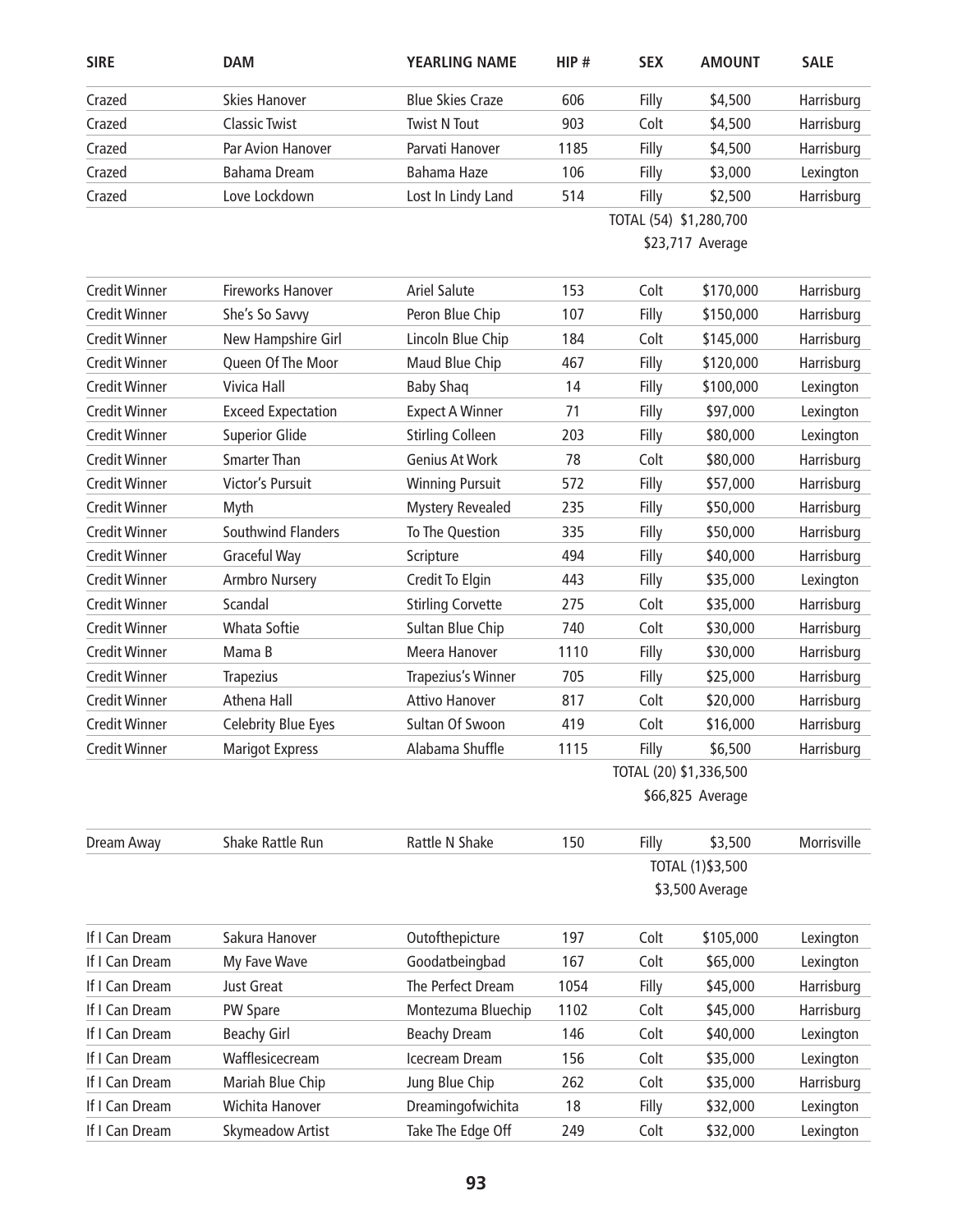| <b>SIRE</b>          | <b>DAM</b>                 | <b>YEARLING NAME</b>     | HIP#            | <b>SEX</b>             | <b>AMOUNT</b> | <b>SALE</b> |  |  |
|----------------------|----------------------------|--------------------------|-----------------|------------------------|---------------|-------------|--|--|
| Crazed               | <b>Skies Hanover</b>       | <b>Blue Skies Craze</b>  | 606             | Filly                  | \$4,500       | Harrisburg  |  |  |
| Crazed               | <b>Classic Twist</b>       | <b>Twist N Tout</b>      | 903             | Colt                   | \$4,500       | Harrisburg  |  |  |
| Crazed               | Par Avion Hanover          | Parvati Hanover          | 1185            | Filly                  | \$4,500       | Harrisburg  |  |  |
| Crazed               | Bahama Dream               | Bahama Haze              | 106             | Filly                  | \$3,000       | Lexington   |  |  |
| Crazed               | Love Lockdown              | Lost In Lindy Land       | 514             | Filly                  | \$2,500       | Harrisburg  |  |  |
|                      |                            |                          |                 | TOTAL (54) \$1,280,700 |               |             |  |  |
|                      |                            |                          |                 | \$23,717 Average       |               |             |  |  |
| <b>Credit Winner</b> | <b>Fireworks Hanover</b>   | <b>Ariel Salute</b>      | 153             | Colt                   | \$170,000     | Harrisburg  |  |  |
| <b>Credit Winner</b> | She's So Savvy             | Peron Blue Chip          | 107             | Filly                  | \$150,000     | Harrisburg  |  |  |
| <b>Credit Winner</b> | New Hampshire Girl         | Lincoln Blue Chip        | 184             | Colt                   | \$145,000     | Harrisburg  |  |  |
| <b>Credit Winner</b> | Queen Of The Moor          | Maud Blue Chip           | 467             | Filly                  | \$120,000     | Harrisburg  |  |  |
| <b>Credit Winner</b> | Vivica Hall                | <b>Baby Shaq</b>         | 14              | Filly                  | \$100,000     | Lexington   |  |  |
| <b>Credit Winner</b> | <b>Exceed Expectation</b>  | <b>Expect A Winner</b>   | 71              | Filly                  | \$97,000      | Lexington   |  |  |
| <b>Credit Winner</b> | <b>Superior Glide</b>      | <b>Stirling Colleen</b>  | 203             | Filly                  | \$80,000      | Lexington   |  |  |
| <b>Credit Winner</b> | <b>Smarter Than</b>        | Genius At Work           | 78              | Colt                   | \$80,000      | Harrisburg  |  |  |
| <b>Credit Winner</b> | Victor's Pursuit           | <b>Winning Pursuit</b>   | 572             | Filly                  | \$57,000      | Harrisburg  |  |  |
| <b>Credit Winner</b> | Myth                       | <b>Mystery Revealed</b>  | 235             | Filly                  | \$50,000      | Harrisburg  |  |  |
| <b>Credit Winner</b> | Southwind Flanders         | To The Question          | 335             | Filly                  | \$50,000      | Harrisburg  |  |  |
| <b>Credit Winner</b> | Graceful Way               | Scripture                | 494             | Filly                  | \$40,000      | Harrisburg  |  |  |
| <b>Credit Winner</b> | Armbro Nursery             | Credit To Elgin          | 443             | Filly                  | \$35,000      | Lexington   |  |  |
| <b>Credit Winner</b> | Scandal                    | <b>Stirling Corvette</b> | 275             | Colt                   | \$35,000      | Harrisburg  |  |  |
| <b>Credit Winner</b> | Whata Softie               | Sultan Blue Chip         | 740             | Colt                   | \$30,000      | Harrisburg  |  |  |
| <b>Credit Winner</b> | Mama B                     | Meera Hanover            | 1110            | Filly                  | \$30,000      | Harrisburg  |  |  |
| <b>Credit Winner</b> | <b>Trapezius</b>           | Trapezius's Winner       | 705             | Filly                  | \$25,000      | Harrisburg  |  |  |
| <b>Credit Winner</b> | Athena Hall                | <b>Attivo Hanover</b>    | 817             | Colt                   | \$20,000      | Harrisburg  |  |  |
| <b>Credit Winner</b> | <b>Celebrity Blue Eyes</b> | Sultan Of Swoon          | 419             | Colt                   | \$16,000      | Harrisburg  |  |  |
| <b>Credit Winner</b> | <b>Marigot Express</b>     | Alabama Shuffle          | 1115            | Filly                  | \$6,500       | Harrisburg  |  |  |
|                      |                            |                          |                 | TOTAL (20) \$1,336,500 |               |             |  |  |
|                      |                            |                          |                 | \$66,825 Average       |               |             |  |  |
| Dream Away           | Shake Rattle Run           | Rattle N Shake           | 150             | Filly                  | \$3,500       | Morrisville |  |  |
|                      |                            |                          |                 | TOTAL (1) \$3,500      |               |             |  |  |
|                      |                            |                          | \$3,500 Average |                        |               |             |  |  |
| If I Can Dream       | Sakura Hanover             | Outofthepicture          | 197             | Colt                   | \$105,000     | Lexington   |  |  |
| If I Can Dream       | My Fave Wave               | Goodatbeingbad           | 167             | Colt                   | \$65,000      | Lexington   |  |  |
| If I Can Dream       | Just Great                 | The Perfect Dream        | 1054            | Filly                  | \$45,000      | Harrisburg  |  |  |
| If I Can Dream       | PW Spare                   | Montezuma Bluechip       | 1102            | Colt                   | \$45,000      | Harrisburg  |  |  |
| If I Can Dream       | <b>Beachy Girl</b>         | <b>Beachy Dream</b>      | 146             | Colt                   | \$40,000      | Lexington   |  |  |
| If I Can Dream       | Wafflesicecream            | Icecream Dream           | 156             | Colt                   | \$35,000      | Lexington   |  |  |
| If I Can Dream       | Mariah Blue Chip           | Jung Blue Chip           | 262             | Colt                   | \$35,000      | Harrisburg  |  |  |
| If I Can Dream       | Wichita Hanover            | Dreamingofwichita        | 18              | Filly                  | \$32,000      | Lexington   |  |  |
| If I Can Dream       | <b>Skymeadow Artist</b>    | Take The Edge Off        | 249             | Colt                   | \$32,000      | Lexington   |  |  |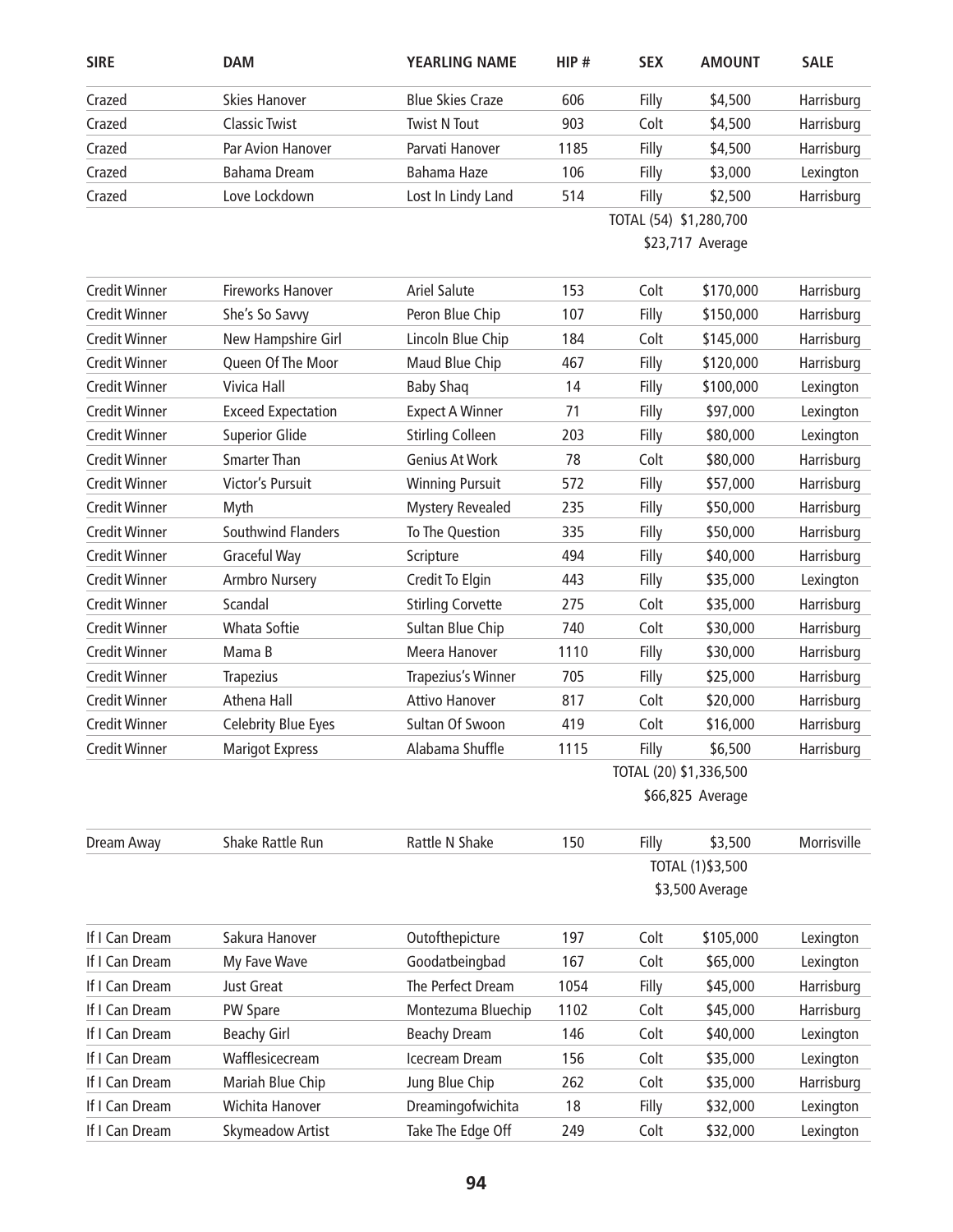| <b>SIRE</b>           | <b>DAM</b>               | <b>YEARLING NAME</b>      | HIP#             | <b>SEX</b>           | <b>AMOUNT</b>      | <b>SALE</b> |  |  |
|-----------------------|--------------------------|---------------------------|------------------|----------------------|--------------------|-------------|--|--|
| Malabar Man           | Ella Minnow Pea          | Rsvpea                    | 416              | Colt                 | \$30,000           | Lexington   |  |  |
| Malabar Man           | Sierra Fortune           | <b>Consumer Rate</b>      | 628              | Colt                 | \$22,000           | Harrisburg  |  |  |
| Malabar Man           | Winbak Half              | <b>Winning Man</b>        | 747              | Colt                 | \$15,000           | Harrisburg  |  |  |
| Malabar Man           | <b>Twilight Time</b>     | Tight                     | 643              | Filly                | \$9,000            | Lexington   |  |  |
| <b>Malabar Man</b>    | <b>Winbak Flame</b>      | <b>Eternal Prince</b>     | 12               | Colt                 | \$7,500            | Morrisville |  |  |
| Malabar Man           | Form Fitting             | <b>Exotic Form</b>        | 981              | Filly                | \$6,500            | Harrisburg  |  |  |
|                       |                          |                           |                  |                      | TOTAL 6) \$90,000  |             |  |  |
|                       |                          |                           |                  |                      | \$15,000 Average   |             |  |  |
| Noble Ability         | Village Green            | Hog Wild                  | 92               | Colt                 | \$6,500            | Morrisville |  |  |
| Noble Ability         | Pans Culottes            | Epanymous                 | 135              | Colt                 | \$6,500            | Morrisville |  |  |
| Noble Ability         | Private Affair           | <b>SB Sunrise Affair</b>  | 142              | Filly                | \$3,500            | Morrisville |  |  |
| Noble Ability         | <b>Costly Power</b>      | <b>DVC Knightly Power</b> | 46               | Colt                 | \$2,800            | Morrisville |  |  |
| Noble Ability         | <b>Miss Pangeniality</b> | <b>DVC Killer Ability</b> | 121              | Filly                | \$1,500            | Morrisville |  |  |
|                       |                          |                           |                  |                      | TOTAL (5) \$20,800 |             |  |  |
|                       |                          |                           |                  |                      | \$4,160 Average    |             |  |  |
| Passailed             | <b>Eglise Hanover</b>    | Steuben Free Ride         | 64               | Filly                | \$7,700            | Morrisville |  |  |
| Passailed             | <b>Armbro Riddles</b>    | Steuben Upandatem         | 22               | Colt                 | \$2,500            | Morrisville |  |  |
| Passailed             | Cindy Blue Chip          | Steubenspitinnails        | 139              | Colt                 | \$1,800            | Morrisville |  |  |
| Passailed             | Armbro Beachbaby         | <b>Steuben Padre</b>      | 21               | Colt                 | \$1,500            | Morrisville |  |  |
| Passailed             | Steuben Mattsmagic       | Steuben Rudy              | 166              | Colt                 | \$1,500            | Morrisville |  |  |
|                       |                          |                           |                  | TOTAL (5) \$15,000   |                    |             |  |  |
|                       |                          |                           |                  |                      | \$3,000 Average    |             |  |  |
| <b>RC Royalty</b>     | <b>Marquee Nights</b>    | <b>Royal Marley</b>       | 116              | Colt                 | \$40,000           | Morrisville |  |  |
| <b>RC Royalty</b>     | <b>Heather Weather</b>   | Royal Sambuca             | 81               | Colt                 | \$35,000           | Morrisville |  |  |
| <b>RC Royalty</b>     | Anything But Love        | <b>Trial Separation</b>   | 20               | Colt                 | \$25,000           | Morrisville |  |  |
| <b>RC Royalty</b>     | The Glimmer Girl         | Royal Pervette            | 686              | Filly                | \$25,000           | Harrisburg  |  |  |
| <b>RC Royalty</b>     | Lady Enid                | Dark Angel                | 616              | Filly                | \$17,000           | Lexington   |  |  |
| <b>RC Royalty</b>     | Sister Shuzy             | Socks And Shuzy           | 153              | Filly                | \$17,000           | Morrisville |  |  |
| <b>RC Royalty</b>     | Dream Of Victoria        | <b>Royal Noir</b>         | 58               | Colt                 | \$15,500           | Morrisville |  |  |
| <b>RC Royalty</b>     | The Young Princess       | Royal Max                 | 689              | Colt                 | \$15,000           | Harrisburg  |  |  |
| <b>RC Royalty</b>     | Stormin Gal              | Royal Prettyplease        | 167              | Filly                | \$13,000           | Morrisville |  |  |
| <b>RC Royalty</b>     | Pixie Dixie              | Curly QT                  | 15               | Filly                | \$9,000            | Morrisville |  |  |
| <b>RC Royalty</b>     | <b>Charlotte Russe</b>   | <b>Royal Destiny</b>      | 40               | Filly                | \$6,000            | Morrisville |  |  |
|                       |                          |                           |                  | TOTAL (11) \$217,500 |                    |             |  |  |
|                       |                          |                           | \$19,773 Average |                      |                    |             |  |  |
| <b>Riverboat King</b> | Turn For The Best        | King's Best               | 6                | Colt                 | \$13,000           | Morrisville |  |  |
| <b>Riverboat King</b> | Best Of Daylon           | <b>River Runs Deep</b>    | 29               | Colt                 | \$6,000            | Morrisville |  |  |
| Riverboat King        | Joy Luck Hall            | <b>Summer Soiree</b>      | 98               | Filly                | \$4,200            | Morrisville |  |  |
| <b>Riverboat King</b> | <b>Grand Union</b>       | Steuben Stonewall         | 77               | Colt                 | \$4,000            | Morrisville |  |  |
| <b>Riverboat King</b> | Albert's Siren           | Steuben Maninblack        | 17               | Colt                 | \$2,500            | Morrisville |  |  |
|                       |                          |                           |                  |                      | TOTAL (5) \$29,700 |             |  |  |